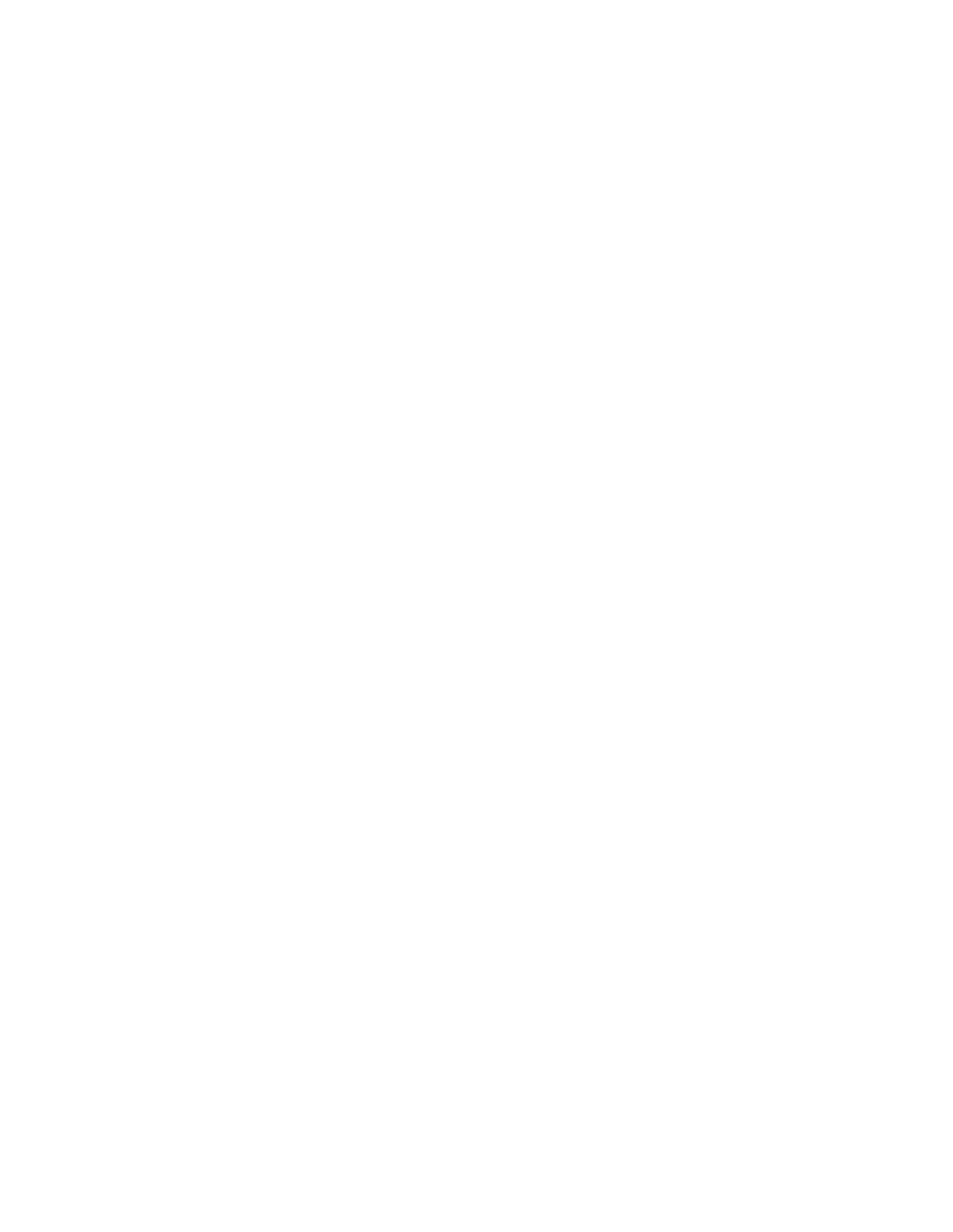### **Table of Contents**

### **Section 1**

### **Section 2**

### **Section 3**

| 3.1              |           |  |  |  |  |
|------------------|-----------|--|--|--|--|
| 3.2              |           |  |  |  |  |
|                  | 3.2.3.1   |  |  |  |  |
|                  | 3.2.3.2   |  |  |  |  |
|                  | 3.2.5.1   |  |  |  |  |
|                  | 3.2.5.2   |  |  |  |  |
|                  |           |  |  |  |  |
|                  |           |  |  |  |  |
| 3.2.6.2          |           |  |  |  |  |
|                  | 3.2.6.2.1 |  |  |  |  |
|                  | 3.2.6.2.2 |  |  |  |  |
|                  | 3.2.6.2.3 |  |  |  |  |
|                  | 3.2.6.3   |  |  |  |  |
| 3.3 <sub>2</sub> |           |  |  |  |  |

## Section 4

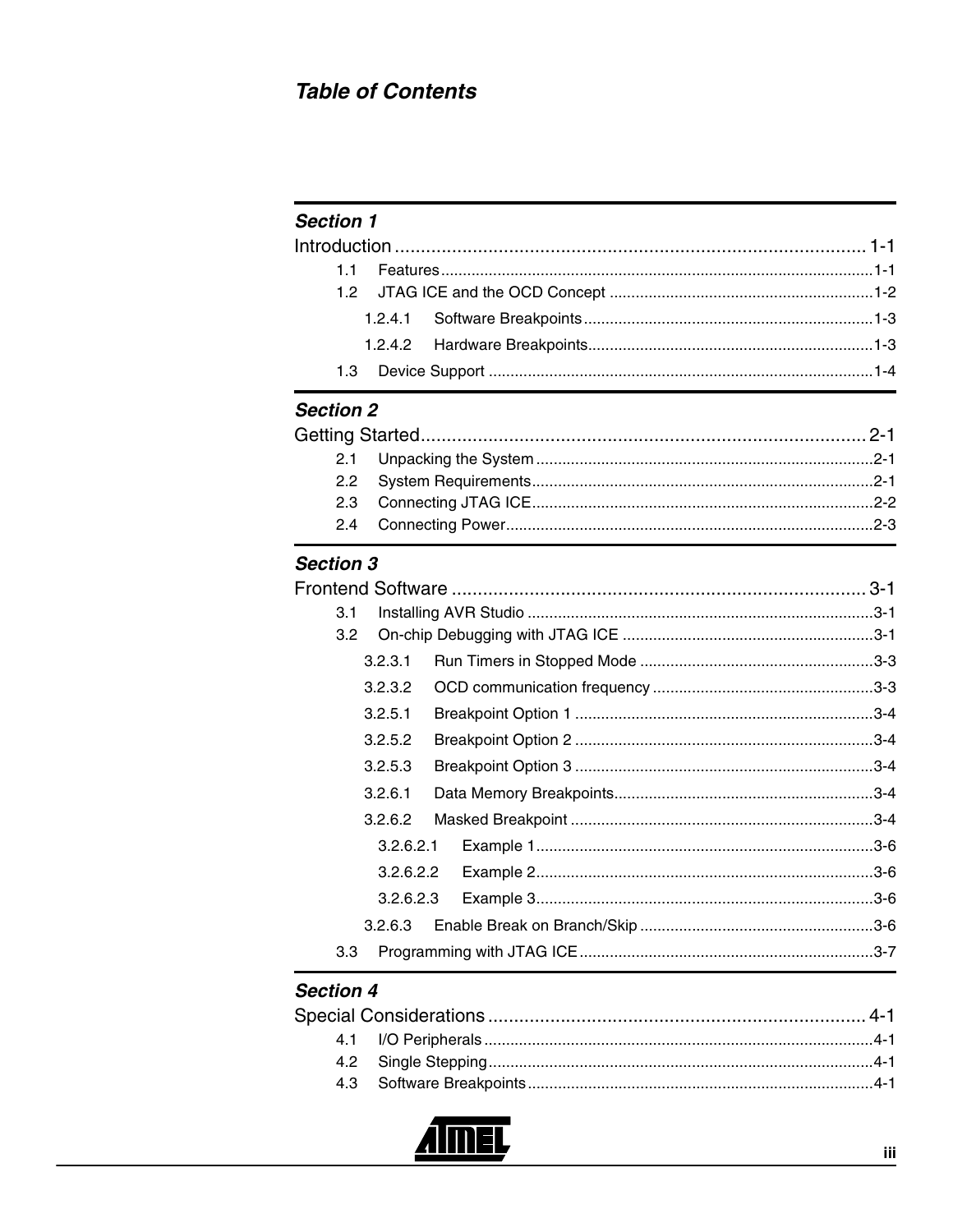### **Table of Contents**

|  | 4.4 Target AVR Reset and Power Down during Debugging4-2               |  |
|--|-----------------------------------------------------------------------|--|
|  |                                                                       |  |
|  |                                                                       |  |
|  |                                                                       |  |
|  | 4.8 JTAG ICE Does not Support Devices in a JTAG Chain4-2              |  |
|  |                                                                       |  |
|  | 4.10 Alternative JTAG Pin Functions when Using the JTAG Interface 4-2 |  |
|  |                                                                       |  |
|  |                                                                       |  |

### **Section 5**

### Section 6

|--|

### **Section 7**

|--|

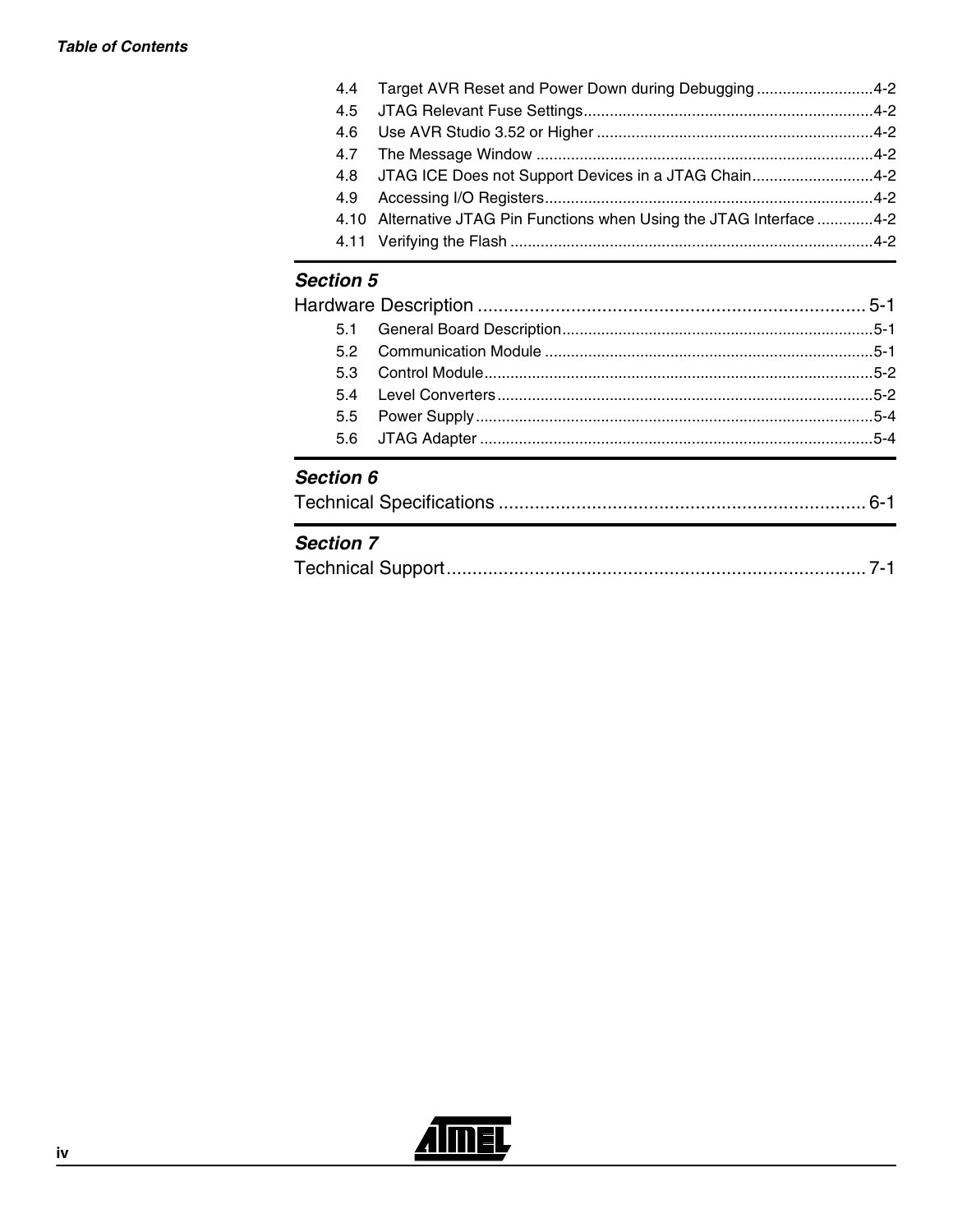

# **Section 1 Introduction**

<span id="page-4-1"></span><span id="page-4-0"></span>Congratulations on purchasing Atmel's AVR® JTAG ICE. The JTAG ICE is a complete tool for On-chip Debugging on all AVR 8-bit microcontrollers with the JTAG interface.

The JTAG interface is a 4-wire Test Access Port (TAP) controller that is compliant with the IEEE 1149.1 standard. The IEEE standard was developed to enable a standard way to efficiently test circuit board connectivity (Boundary Scan). Atmel AVR devices have extended this functionality to include full Programming and On-chip Debugging support.

The JTAG ICE uses the standard JTAG interface to enable the user to do real-time emulation of the microcontroller while it is running in the target system.

The AVR On-chip Debug protocol (AVROCD) gives the user complete control of the internal resources of the AVR microcontroller. The JTAG ICE provides emulation capability at a fraction of the cost of traditional emulators.

- <span id="page-4-2"></span>**1.1 Features Example 2018** AVR Studio<sup>®</sup> Compatible
	- Supports all AVR Devices with JTAG Interface
	- Exact Electrical Characteristics
	- Emulates all Digital and Analog On-chip Functions
	- Break on Change of Program Flow
	- Data and Program Memory Breakpoints
	- Suports Assembler and HLL Source Level Debugging
	- RS-232 Interface to PC for Programming and Control
	- Regulated Power Supply for 9-15V DC Power

The JTAG ICE is supported by AVR Studio version 3.52 or higher. For up to date information on this and other AVR tool products please read the document "avrtools.pdf". The latest version of AVR Studio, "avrtools.pdf" and this user guide can be found in the AVR section of the Atmel web site, www.atmel.com.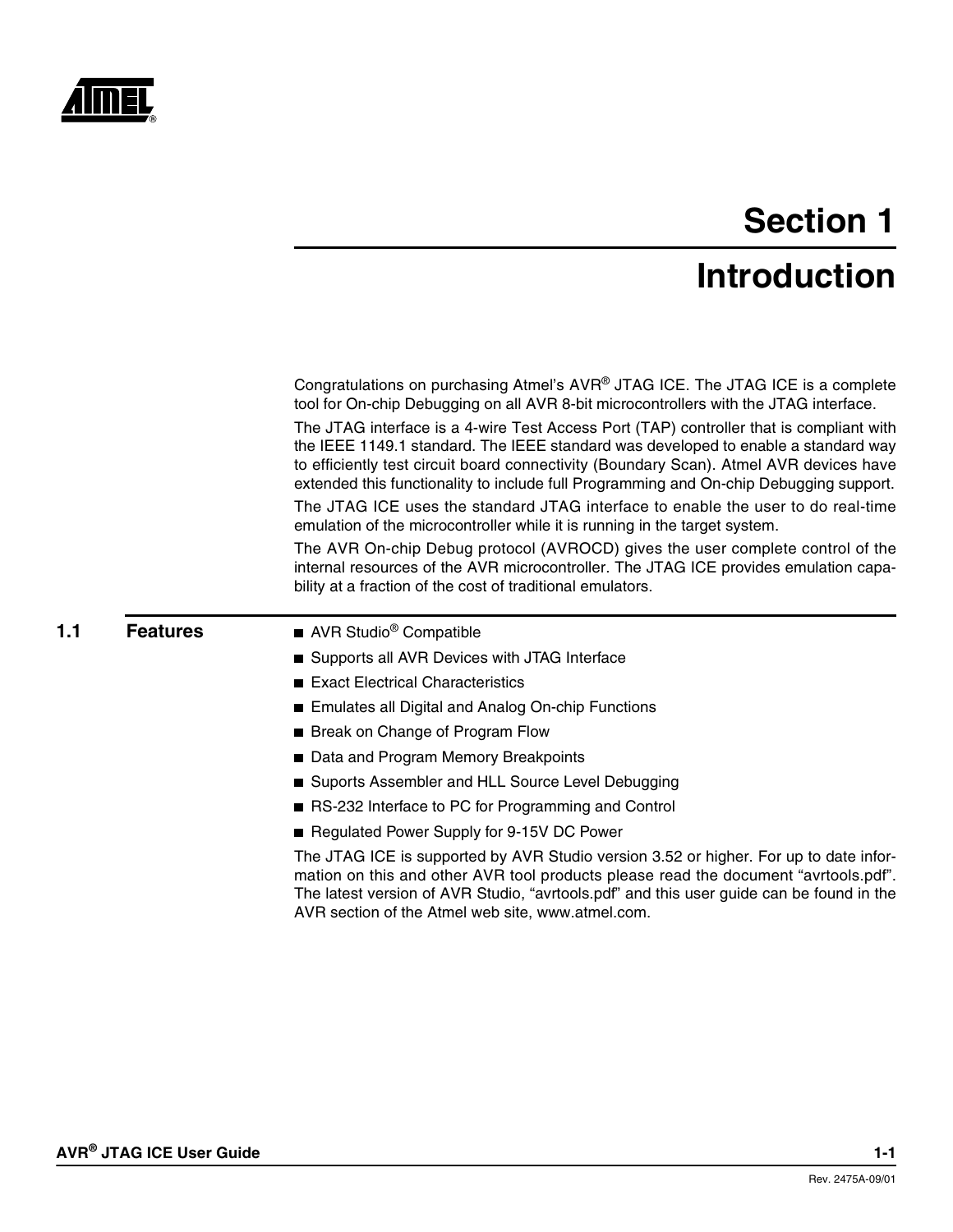*Figure 1-1.* The JTAG ICE



#### <span id="page-5-0"></span>**1.2 JTAG ICE and the OCD Concept** This chapter will explain the concept of On-chip Debugging (OCD) used by the JTAG ICE and explain how On-chip Debugging differs from other In-circuit Emulator (ICE).

**1.2.1 Emulation vs. OCD** An In-circuit Emulator is a device built to emulate the behavior of a single device or a group of devices. For example, if emulating an ATmega323, the emulator hardware tries to imitate the exact behavior of this device. The closer this behavior is to the actual device the better the emulation will be. [Figure 1-2](#page-5-1) shows a simplified block diagram of this traditional emulator approach.

<span id="page-5-1"></span>



The JTAG ICE uses a different approach. The JTAG ICE interfaces the internal On-chip Debug system inside the target AVR, and provides an interface and a method for monitoring and controlling the execution in a physical AVR device through the JTAG IEEE 1149.1 compliant interface.

The way the JTAG ICE works is as follows: In all AVR devices with JTAG interface there is built-in On-chip Debug logic that the JTAG ICE will interface. This OCD logic can be used to control the execution in the device. So while a traditional Emulator emulates device behavior, the JTAG ICE will take control of the device and execute the code in a physical device. [Figure 1-3](#page-6-2) shows a block diagram of an OCD system.

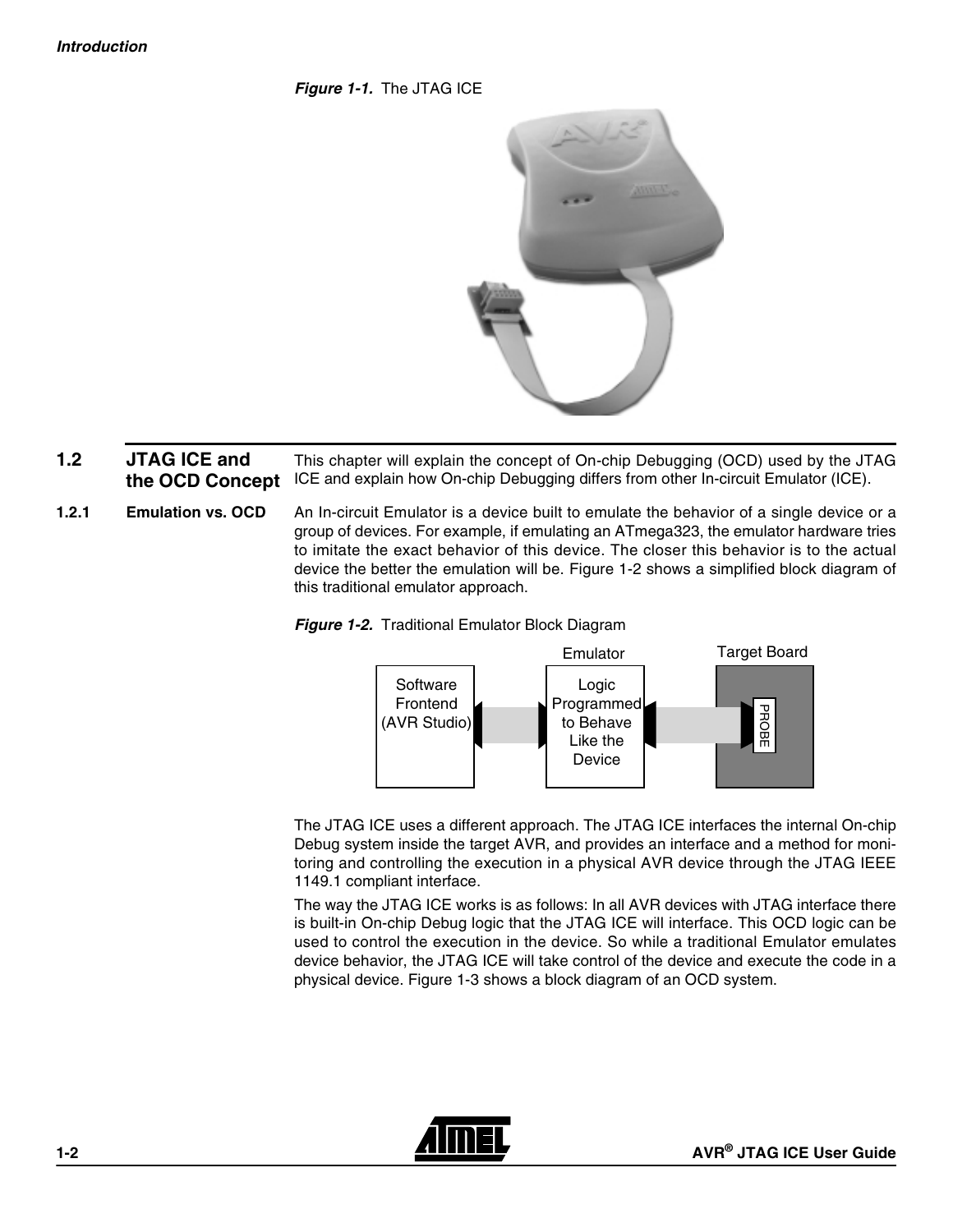<span id="page-6-2"></span>*Figure 1-3.* JTAG ICE Interfacing the Internal AVR OCD System



- **1.2.3 Stopped Mode** When a breakpoint is reached, the program execution is halted, but all I/O will continue to run as if a breakpoint did not occurred. For example, assume that a USART transmit was initiated when a breakpoint is reached. Using a traditional ICE, the operation would be halted, and single stepping through the code would give a cycle accurate bit pattern on the TxD pin. When using the JTAG ICE on the AVR, the USART would continue to run at full speed completing the transmission.
- **1.2.4 Breakpoints** The AVR OCD system distinguishes between two types of breakpoints; software and hardware breakpoints.
- <span id="page-6-0"></span>**1.2.4.1 Software Breakpoints** A software breakpoint is a break instruction placed in Flash memory. When this instruction is executed, it will break the program execution. When placing a breakpoint on an instruction in AVR Studio, this instruction is physically rewritten as a break instruction in the AVR Flash memory. When reaching this instruction the operation is halted. To continue execution a "start" command has to be given from the OCD logic. When starting the execution, the instruction replaced by software break instruction is executed before continuing to execute instructions from the Flash memory.
- <span id="page-6-1"></span>**1.2.4.2 Hardware Breakpoints** In the OCD logic there are 4 registers capable of storing one memory address each. The JTAG ICE uses one of these registers permanently to implement single stepping. The 3 others can be combined to generate valid break conditions. [Section 3.2.4](#page-14-2) describes in detail the different ways of combining these registers.

Software breakpoint require reprogramming of the entire page, hardware breakpoints are recommended for breakpoints that are often modified.

**1.2.5 I/O Registers** JTAG ICE has limitation in viewing the contents in all I/O locations.

When an AVR device reaches a breakpoint, the contents of all I/O registers are read out and presented in AVR Studio. Reading alters the contents in some registers, these registers will not be read (e.g., Reading USART data register, will clear the RXC bit). See

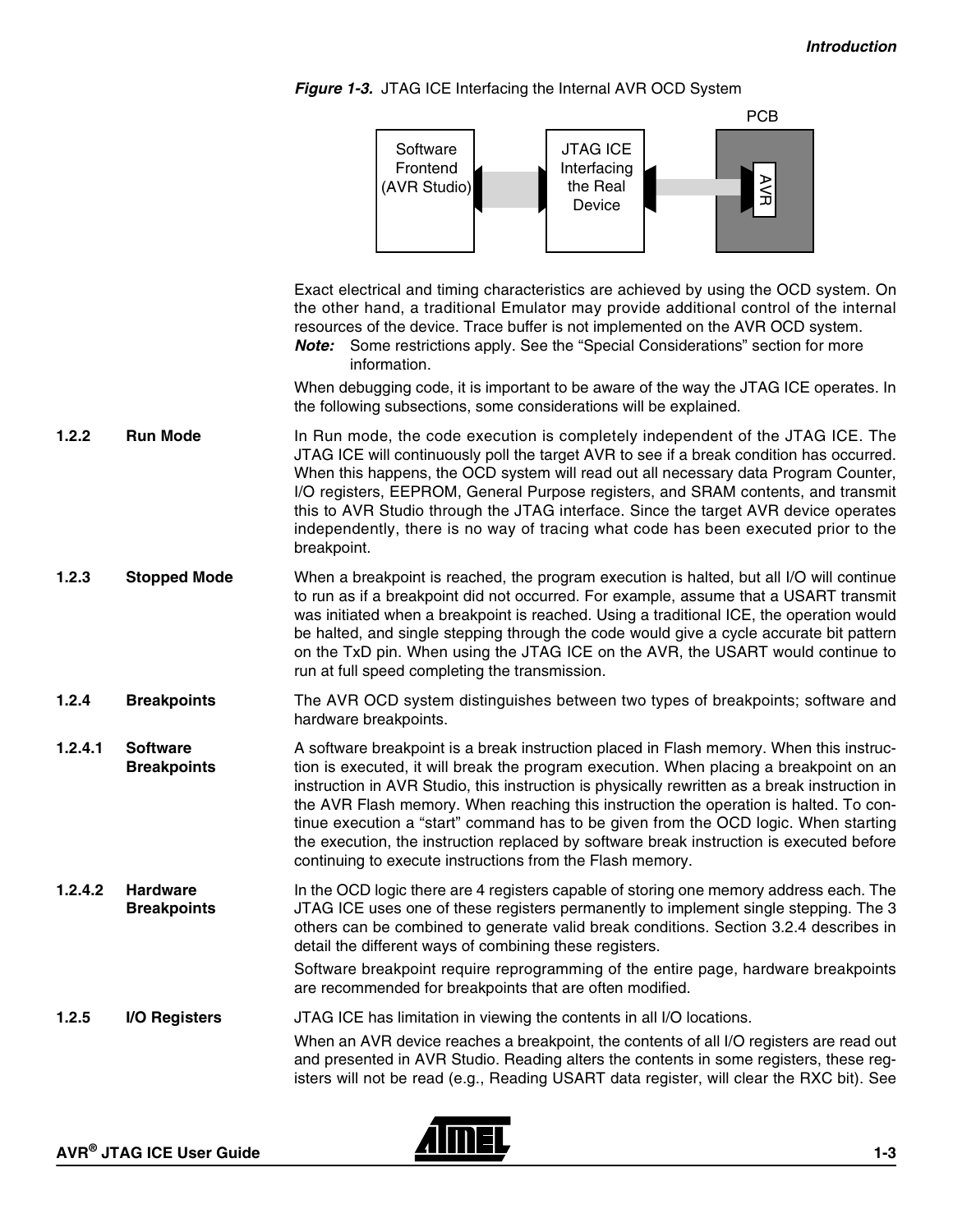the "Special Considerations" section to find the complete list of registers that not are accessible through the JTAG ICE OCD system.

**1.2.6** Single Stepping Some registers needs to be read or written within a specified number of cycles after a control signal is enabled. The I/O clock and peripherals continue to run at full speed in stopped mode, single stepping through such code will not meet the timing requirements. For example, when single stepping, the I/O clock might have run for millions of cycles. To read or write registers with such timing requirements, the read or write sequence should be performed as a single operation. Run the device at full speed by using a macro, function call or run-to-cursor.

For detailed information about the "JTAG Interface and On-chip Debug System" see the applicable datasheet.

### <span id="page-7-0"></span>1.3 Device Support The JTAG ICE supports all AVR 8-bit Microcontrollers with integrated JTAG functionallity. Support for new devices will be added through AVR Studio. Latest version of AVR Studio is available from www.atmel.com.

*Figure 1-4.* Emulating with JTAG ICE



A list of supported devices can be found in the AVR Studio help system.

AVR Studio will automatically prompt the user if there is a newer version of the JTAG ICE firmware.

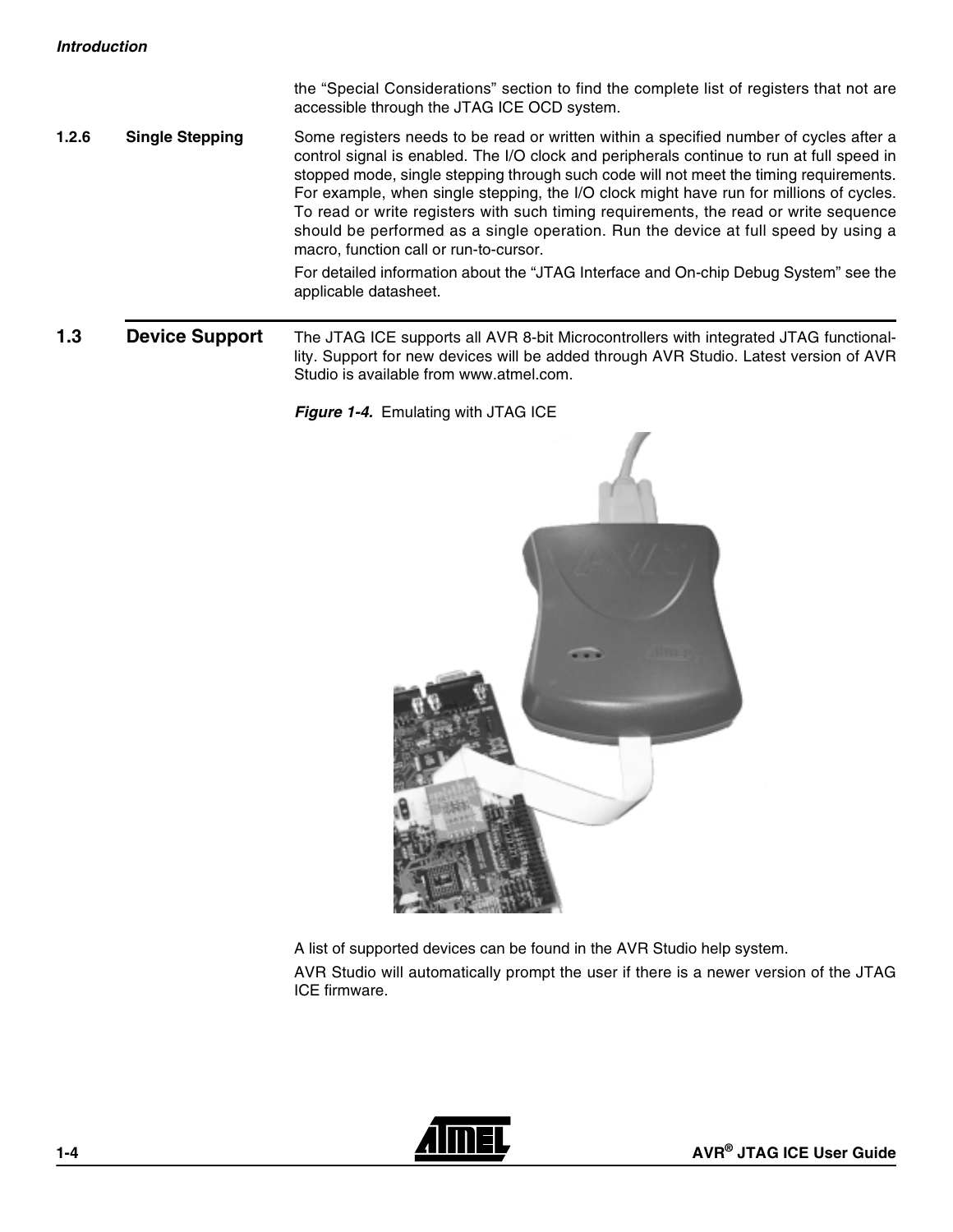

# **Section 2**

# **Getting Started**

### <span id="page-8-2"></span>**2.1 Unpacking the System**

- <span id="page-8-1"></span><span id="page-8-0"></span>The box contains the following items:
	- **JTAG ICE with Flexcable and a JTAG Adapter Card with two 10-pin connectors**
	- **JTAG ICE User Guide**
	- 9-pin RS232 Cable
	- DC Power Cable
	- Atmel CD-ROM with Datasheets and Software

### **Figure 2-1.** Unpacking the JTAG ICE



### <span id="page-8-3"></span>**2.2 System Requirements**

The minimum hardware and software requirements are:

- 486 Processor (Pentium is recommended)
- **16 MB RAM**
- 16 MB Free Hard Disk Space
- Windows<sup>®</sup> 95/98/2000, or Windows NT<sup>®</sup> 4.0 or Higher
- 115200 Baud RS-232 Port (COM Port)
- 9-15V DC Power Supply, 60 mA Minimum.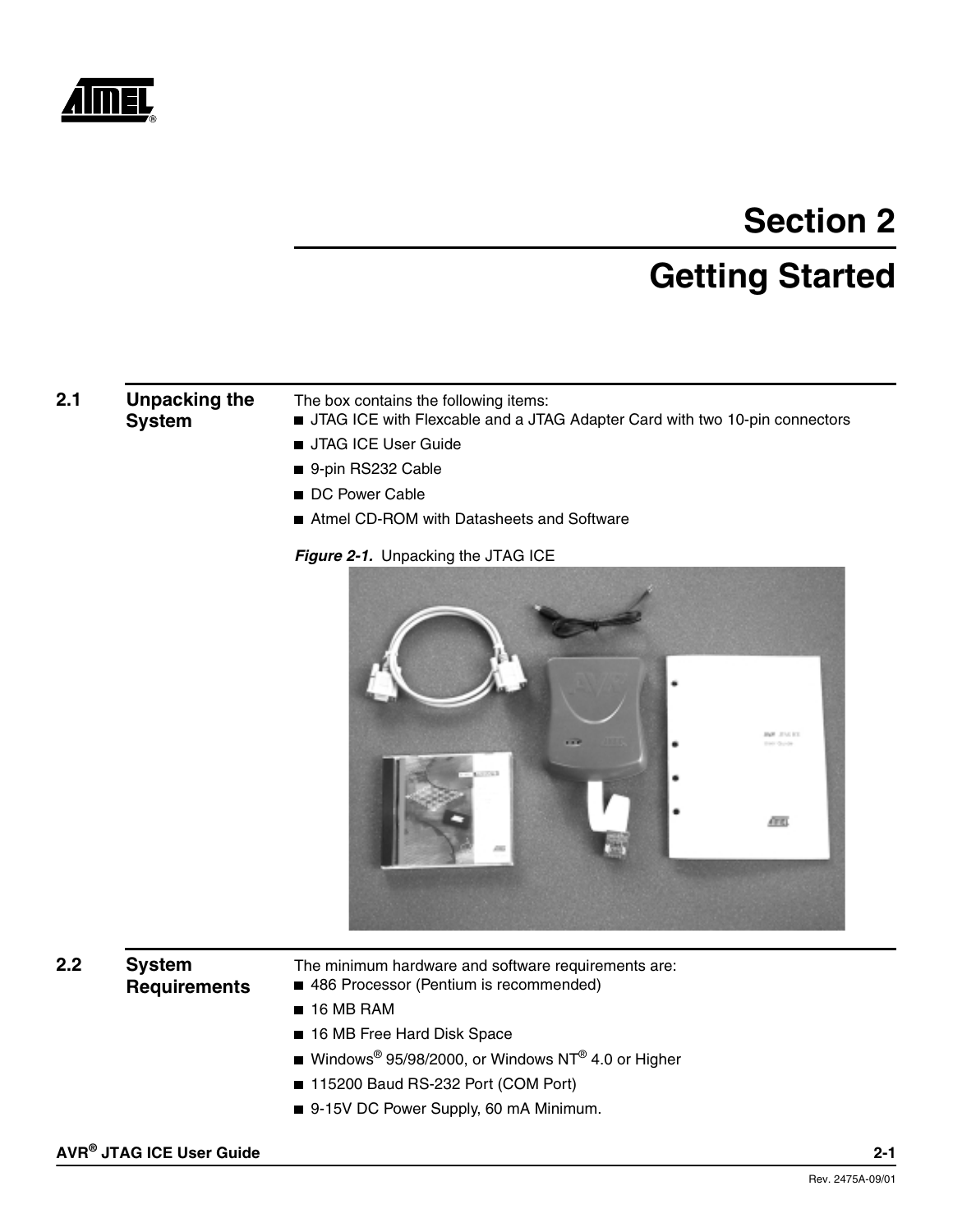<span id="page-9-0"></span>

| 2.3   | <b>Connecting</b><br><b>JTAG ICE</b>                 | Before starting AVR Studio, the JTAG ICE must be connected to the front-end PC and<br>target board. All connections must be made before starting AVR Studio to ensure cor-<br>rect auto-detection by AVR Studio.                            |
|-------|------------------------------------------------------|---------------------------------------------------------------------------------------------------------------------------------------------------------------------------------------------------------------------------------------------|
| 2.3.1 | <b>Connecting JTAG</b><br><b>ICE to PC</b>           | JTAG ICE uses a standard RS-232 port for communication. Connect the RS-232 cable<br>between the JTAG ICE and a free COM port on the PC. AVR Studio will automatically<br>search through the available COM ports and detect supported tools. |
|       |                                                      | If other devices control the COM ports, they must be shut down before starting AVR Stu-<br>dio. AVR Studio cannot gain control of a COM port if other resources have control of the<br>port (e.g., Modem, IrDA, PDA etc.).                  |
| 2.3.2 | <b>Connecting JTAG</b><br><b>ICE to Target Board</b> | A minimum of 6 wires are required to connect JTAG ICE to the target board. These sig-<br>nals are TCK, TDO, TDI, TMS, VTref and GND.                                                                                                        |
|       |                                                      | Optional lines are: Vsupply and the nSRST. The nTRST signal is not used, and is<br>reserved for compatibility with other equipment.<br>■ Vsupply should be used if target board supplies power to the JTAG ICE.                             |
|       |                                                      | nsect is used to control and monitor the target reset line. However, this is not                                                                                                                                                            |

■ nSRST is used to control and monitor the target reset line. However, this is not<br>necessary for emulation. If the application code sets the JTD bit in the MCUCSR, the JTAG Interface will be disabled. To enable the JTAG ICE to reprogram the target AVR, it will need to control of the Reset Pin.

The following examples will assume a 6-wire connection between target and JTAG ICE (shown with solid lines in [Figure 2-2](#page-9-1)).

[Figure 2-2](#page-9-1) shows which JTAG lines should be connected to the target AVR to ensure correct operation. To avoid drive contention on the lines, place series resistors between the JTAG lines and external circuitry. The value of the resistor should not exceed the maximum ratings and sink or source to much current. See [Section 5.4](#page-23-2) for a detailed description of the hardware.

*Note:* The JTAG ICE does not support several devices placed into a JTAG Chain. For example, the target AVR must be the only device connected to the JTAG ICE.

<span id="page-9-1"></span>*Figure 2-2.* Connecting JTAG ICE to Target Board

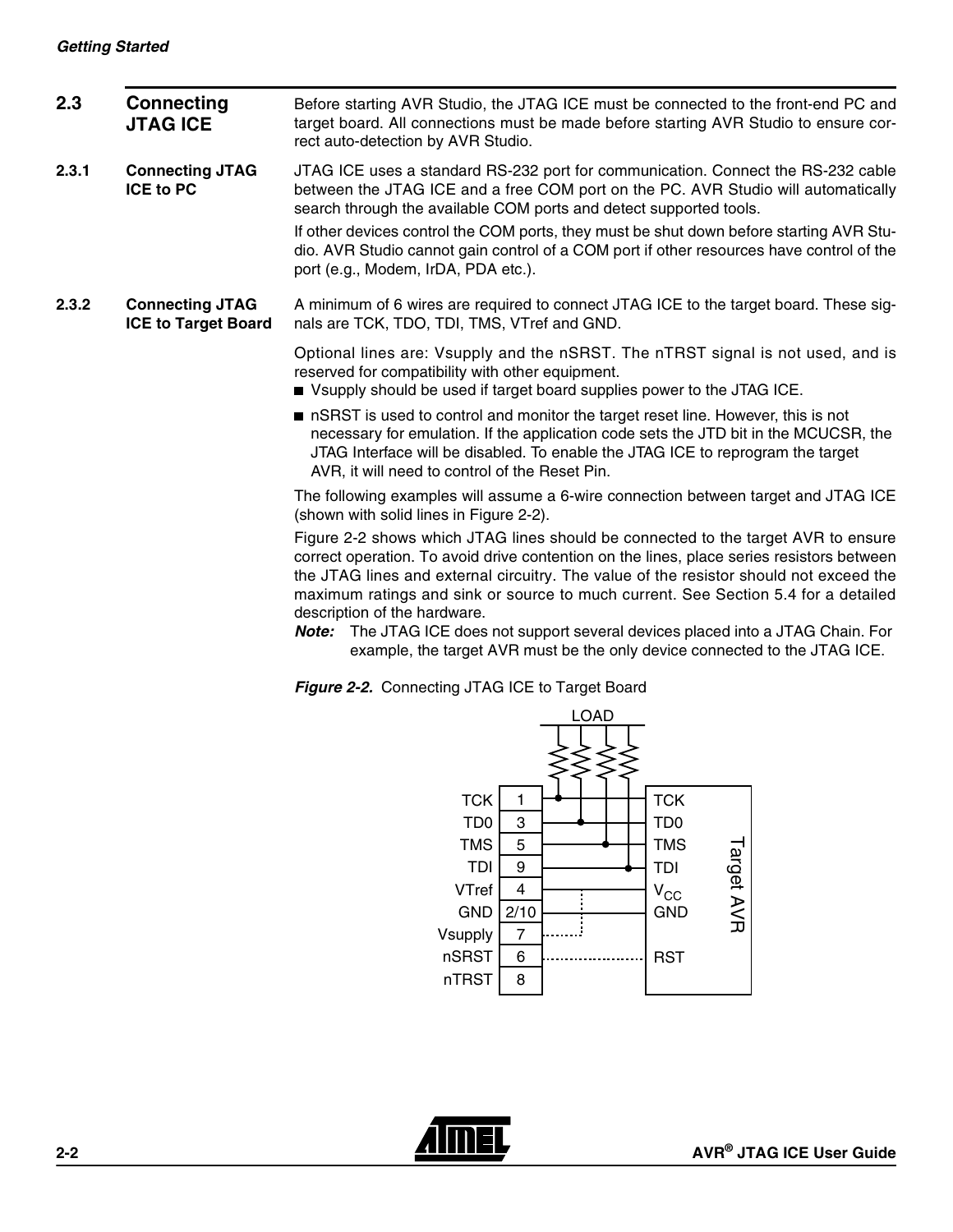#### **2.3.3 Connecting JTAG ICE to STK500**

The STK500 does not have a dedicated JTAG interface connector. To connect the JTAG ICE to the STK500 board. The included STK500 JTAG adapter can be used. This adapter supports the ATmega323, ATmega32, and ATmega16. Alternatively, the JTAG Probe must be strapped to the appropriate JTAG Port pins of the target device. Check the target device datasheet for the location of the JTAG pins on the appropriate device. [Figure 2-3](#page-10-1) shows an example on how the pins should be connected for an ATmega323. Remember to remove the reset jumper on the STK500 if the reset pin is going to be controlled from the JTAG ICE.

*Note:* The STK501 does have a dedicated JTAG connector.

<span id="page-10-1"></span>*Figure 2-3.* Connecting JTAG ICE to STK500 with ATmega323



| Table 2-1. Connecting JTAG ICE to STK500 with an ATmega323 |  |  |
|------------------------------------------------------------|--|--|
|                                                            |  |  |

| <b>JTAG Probe</b> | <b>STK500</b> |
|-------------------|---------------|
| TCK (Pin 1)       | PC2 (Port C)  |
| TDO (Pin 3)       | PC4 (Port C)  |
| TMS (Pin 5)       | PC3 (Port C)  |
| TDI (Pin 9)       | PC5 (Port C)  |
| VTref (Pin 4)     | <b>VTG</b>    |
| GND (Pin 2)       | <b>GND</b>    |
| nSRST (Pin 6)     | RST (Port E)  |

### <span id="page-10-2"></span><span id="page-10-0"></span>**2.4 Connecting Power** The JTAG ICE power supply can operate using either an external power supply, or it

can be supplied directly from the target board. The power connector works like a switch when choosing between using external or target power. If no external power supply is connected, the board will use the target board as power source. If an external power supply is connected, this will be used instead of the target.

#### **2.4.1 Power from Target Application** When the JTAG ICE is supplied with power from the target VDD some considerations apply:

- Target voltage has to be from 3V to 5.5V.
- **Target must be able to supply at least 220 mA @ 3.3V or 120 mA @ 5.5V to the JTAG** ICE.

If these requirements cannot be met, an external power supply should be connected to the JTAG ICE.

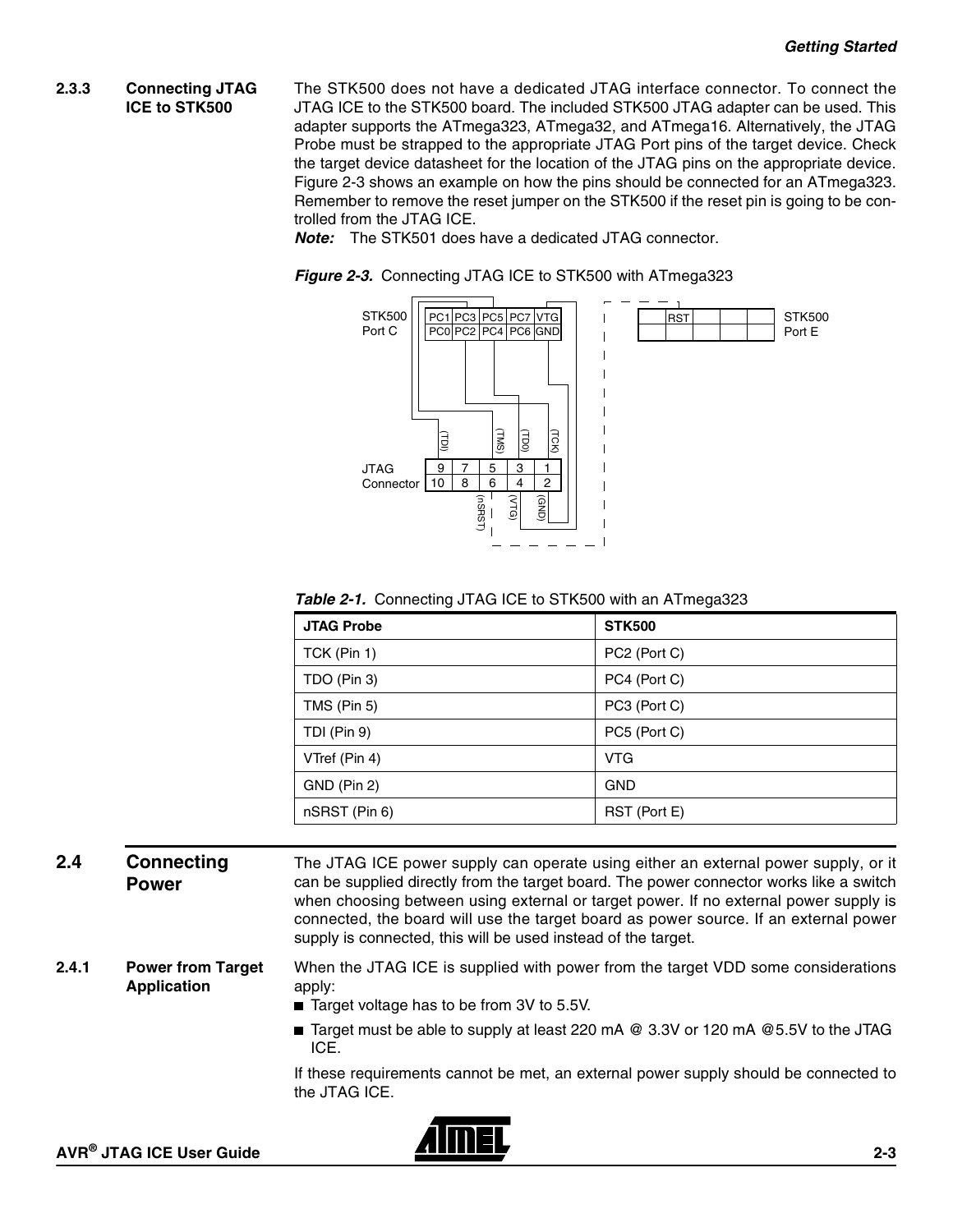Always use an external power supply for the JTAG ICE, if the target power will be cycled during debugging.

#### **2.4.2 Using External Power Supply**

Voltage range for the external power supply is shown in [Table 2-2.](#page-11-0)

<span id="page-11-0"></span>

|  |  |  |  |  | <b>Table 2-2.</b> Voltage Range for the External Power Supply |
|--|--|--|--|--|---------------------------------------------------------------|
|--|--|--|--|--|---------------------------------------------------------------|

| <b>Power Requirements</b>                                           | Min         | Max         | <b>Units</b> |
|---------------------------------------------------------------------|-------------|-------------|--------------|
| Target VDD Voltage range when supplying the JTAG<br><b>ICE</b>      | 3.3         | 5.5         | v            |
| Total target VDD Voltage Range                                      | 1.8         | 6           | v            |
| Target VDD current capability when supplying the<br><b>JTAG ICE</b> | 120 (@5.5V) | 220 (@3.3V) | mA           |
| External Power Supply Range DC                                      | 9 (@50 mA)  | 15 (@60 mA) | VDC          |
| External Power Supply Range AC                                      | 9           | 9           | <b>VAC</b>   |

When the JTAG ICE is connected the PC and target board, power may be turned on. The following power up sequence is recommended to ensure proper communication between target AVR, JTAG ICE and AVR Studio.

- 1. Power up Target board
- 2. Power up JTAG ICE
- 3. Start up AVR Studio

If target board is supplying power to JTAG ICE, it will automatically be powered up correctly when powering up the target board.

**Figure 2-4. Connecting Power** 



The equipment will not be harmed using a different power up sequence, but communication problems between AVR Studio and the JTAG ICE may occure.

If this happens use the recommended power up sequence.

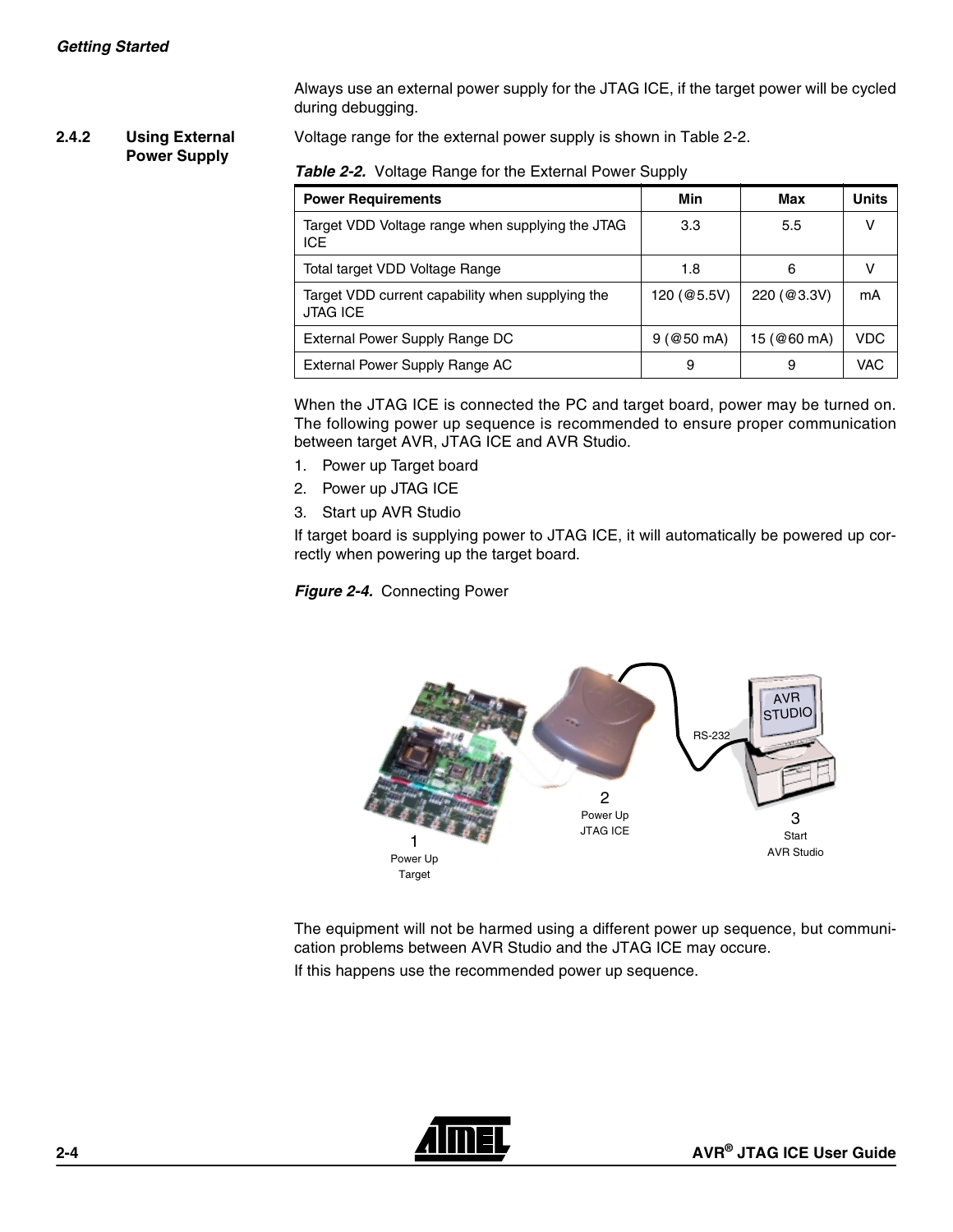

# <span id="page-12-4"></span>**Section 3**

## **Frontend Software**

<span id="page-12-1"></span><span id="page-12-0"></span>This section will cover all special features and considerations when using On-chip Debugging with AVR Studio and JTAG ICE. General AVR Studio topics are covered in the AVR Studio online help system.

#### <span id="page-12-3"></span><span id="page-12-2"></span>**3.1 Installing AVR Studio** AVR Studio with its Integrated Development Environment (IDE) is the ideal software for all AVR development. It has an editor, an assembler and a debugger and is the frontend for all AVR emulators and the JTAG ICE. To install AVR Studio insert the supplied Atmel CD-ROM in the computer and use your browser to navigate to "Products  $\rightarrow$  AVR 8-bit RISC  $\rightarrow$  Software". Right click with the mouse on the "AVRstudio3.exe" file and select "save link as". Select an empty directory and save the file. Execute the "AVRstudio3.exe" file. This is a self-extracting file that will extract all required files to the current directory. Execute the "Setup.exe" file. This file will guide you through the setup process. *Note:* AVR Studio version 3.51 or later is required for JTAG ICE support. The latest release of AVR Studio can be found in the AVR section of the Atmel website, www.atmel.com. **3.2 On-chip Debugging with JTAG ICE** It is assumed that the reader has general knowledge of how to use the AVR Studio software. For more information on general use of AVR Studio, please look in the interactive help system supplied with AVR Studio. This section covers JTAG ICE specific topics only. **3.2.1 Connecting System** Figure 2-4 explains how to connect the system for proper communication between target board, JTAG ICE and AVR Studio. **3.2.2 Starting Software** When the system is correctly connected and powered up, AVR Studio should be launched. Open a project and AVR Studio will search the COM ports for the JTAG ICE. Note that AVR Studio searches through the COM ports in a sequential manner. If other Atmel tools are connected to COM ports, make sure that these are switched off, or disconnected, as AVR studio will look for supported AVR tools, and connect to the first tool it finds. *Note:* Make sure no other devices or applications have control of the selected COM port.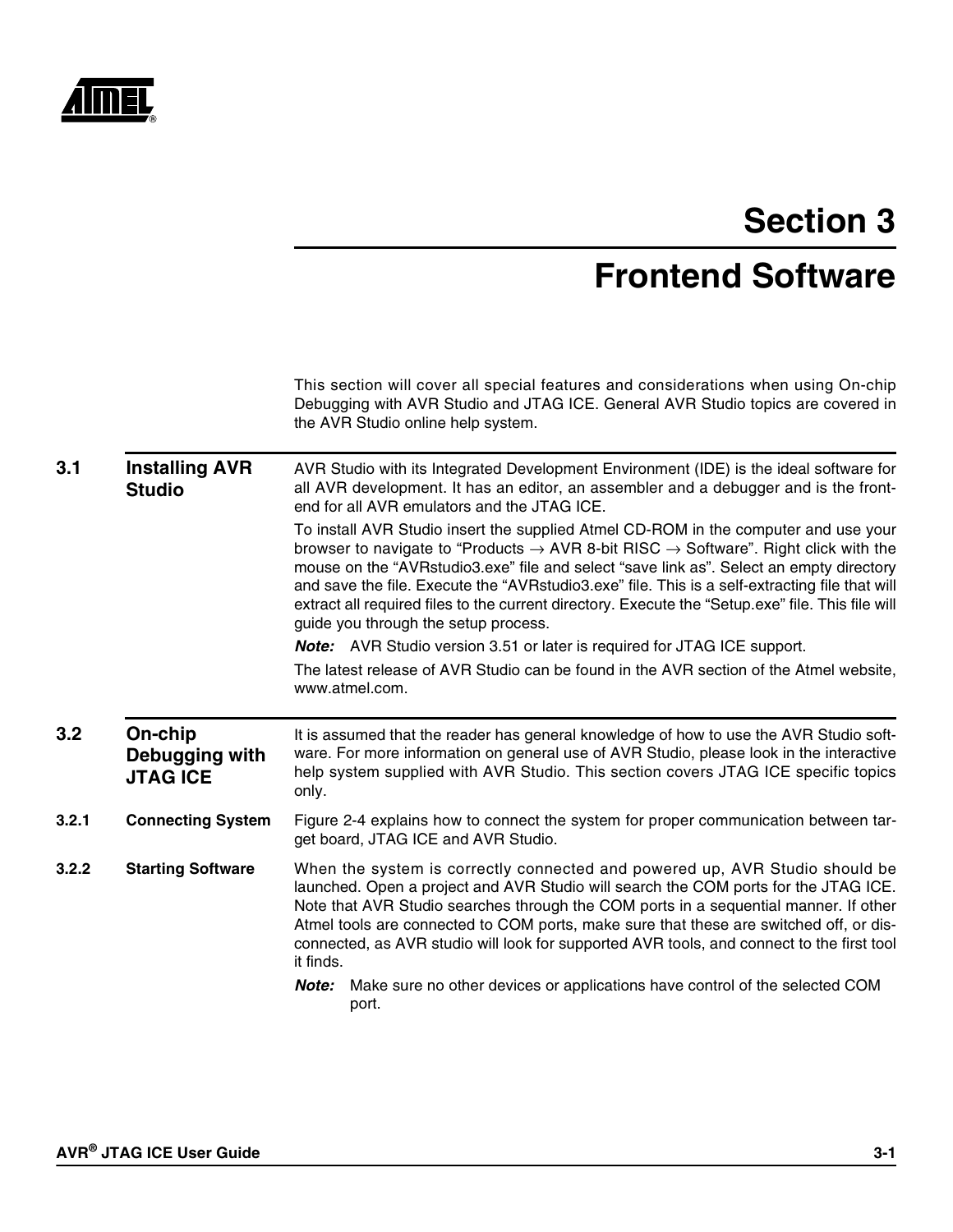The JTAG ICE will then detect if there is power on the target board. If there is power the JTAG ICE will read the JTAG ID (Identification Number) on the target AVR. If the JTAG ICE fails to read the JTAG ID it could be that:

- 1. The target AVR is not connected to the JTAG ICE.
	- Solution: Verify that the JTAG ICE is correctly connected to the target AVR.
- 2. The JTAG Interface fuse is not enabled on the target AVR.

Solution: Use another interface (e.g., ISP) to verify that the JTAG fuse set enables.

3. The JTAG Interface fuse is enabled, but the existing application on the target AVR has set the JTD (JTAG Disable) bit in the MCUCSR register.

Solution: Hold the target AVR in Reset will prevent the JTD bit from being set by the application code. If the Reset line on the target AVR is connected to the JTAG ICE, the JTAG ICE can hold the Reset line during the reprogramming as long as the Hold Reset option is selected.

When the JTAG ID is read successfully, the JTAG ICE will read the lock bit settings. If the lock bits are set the JTAG ICE has to do a Chip Erase on the target AVR before proceeding.

The JTAG ICE will then automatically enable the On-chip Debug fuse on the target AVR. Note that the JTAG ICE will automatically disable the OCD fuse, when the debugging session is finished and the project is closed.

AVR Studio will then present the dialog in [Figure 3-1.](#page-13-0)

<span id="page-13-0"></span>*Figure 3-1.* Options Dialog Shown Prior to the Chip Erase and Programming of the Target AVR



To ensure proper communication between the JTAG ICE and the target AVR, the OCD communication frequency from the JTAG ICE must be equal or less than 1/4 of the target AVR frequency.

There is also an option to change the actual state of the "preserve eeprom bit" setting on the target AVR before the JTAG ICE executes a Chip Erase.

After executing a Chip Erase on the target AVR, the JTAG ICE will release the Reset line if it had previously tied it down.

The code will then be downloaded into the flash. Note that for speed optimization, the flash programming is not verified at this stage.

Based on the JTAG ID from the target AVR, AVR Studio will configure the correct I/O view and settings accordingly.

**3.2.3 On-chip Debugger Options** To access the On-chip Debugger Options while debugging use the menu option: Options  $\rightarrow$  On-chip Debugger Options.

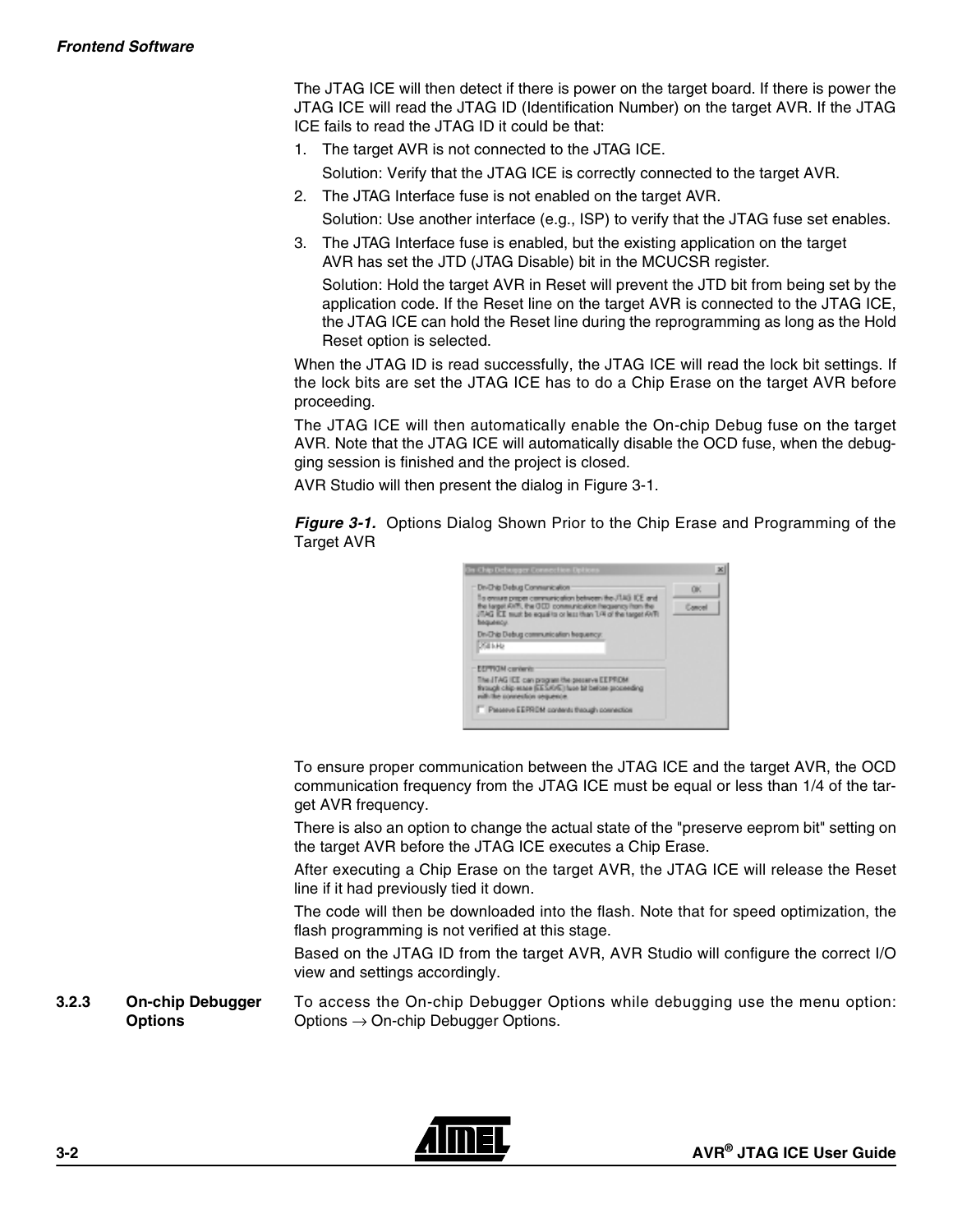#### *Figure 3-2.* On-chip Debugger Options

| JTAG ID<br>Manufacturer | <b>Built F (Jones)</b>       | OK.    |
|-------------------------|------------------------------|--------|
| Device:                 | <b>Dr.Will [Custom]</b>      | Carcel |
| <b>Vanish</b>           | 0-00                         |        |
| - Target Device         |                              |        |
| Taget Voltage: ASKV     |                              |        |
|                         | F Bue Timors in Stopped Mode |        |

<span id="page-14-0"></span>**3.2.3.1 Run Timers in Stopped Mode** This mode allows the timers to continue running at their normal speed when single stepping through the code. When this box is not checked, the timers will be increased cycle accurate to the stepping through the code.

Press "Connection Options" to enter On-chip Debugger Connection Options.

<span id="page-14-1"></span>**3.2.3.2 OCD communication frequency** It is important that the OCD communication frequency is set to be maximum 1/4 of the frequency of the target AVR. If the JTAG ICE communicates at a higher speed, than the target AVR; communication will fail. If the user specifies an OCD frequency that is too low, communication will work, but unnecessary delays are introduced.

> There is also an option to change the actual state of the preserve EEPROM bit setting on the target AVR.

<span id="page-14-2"></span>**3.2.4 Hardware Breakpoints** JTAG ICE has a unique breakpoint system that supports breakpoints.

JTAG ICE has a limited number of hardware breakpoints. The 3 general-purpose hardware breakpoints are available. In addition there is a special "break on change of program flow" option, which can be enabled.

The 3 general-purpose hardware breakpoints can be used as:

- 3 general-purpose breakpoints
- 2 general-purpose breakpoints and 1 data breakpoint
- 1 general-purpose breakpoint and 2 data breakpoints
- 1 general-purpose breakpoint and 1 masked SRAM breakpoint
- 1 general-purpose breakpoint and 1 masked Flash breakpoint

Break on change of program flow can be enabled or disabled regardless of which other breakpoint options are used.

AVR Studio will track modes, and will give a warning if too many breakpoints are set.

*Note:* The JTAG documentation states that 4 breakpoints are available. One breakpoint is permanently reserved for single-step, giving the user 3 breakpoints for general use.

**3.2.5 Software Breakpoints** Some AVR devices support break instructions. Using break instructions means that the actual instruction is replaced by a break instruction in the Flash memory during debugging. By using break instructions an unlimited number of breakpoints can be used. Since the actual instruction is replaced by a break instruction, the flash page has to be reprogrammed when adding or removing a breakpoint.

The break instructions are slower than hardware breakpoints

Three different options regarding breakpoints are available:

- Automatic, but prefer hardware breakpoints
- Only use hardware breakpoints
- Only use break instructions

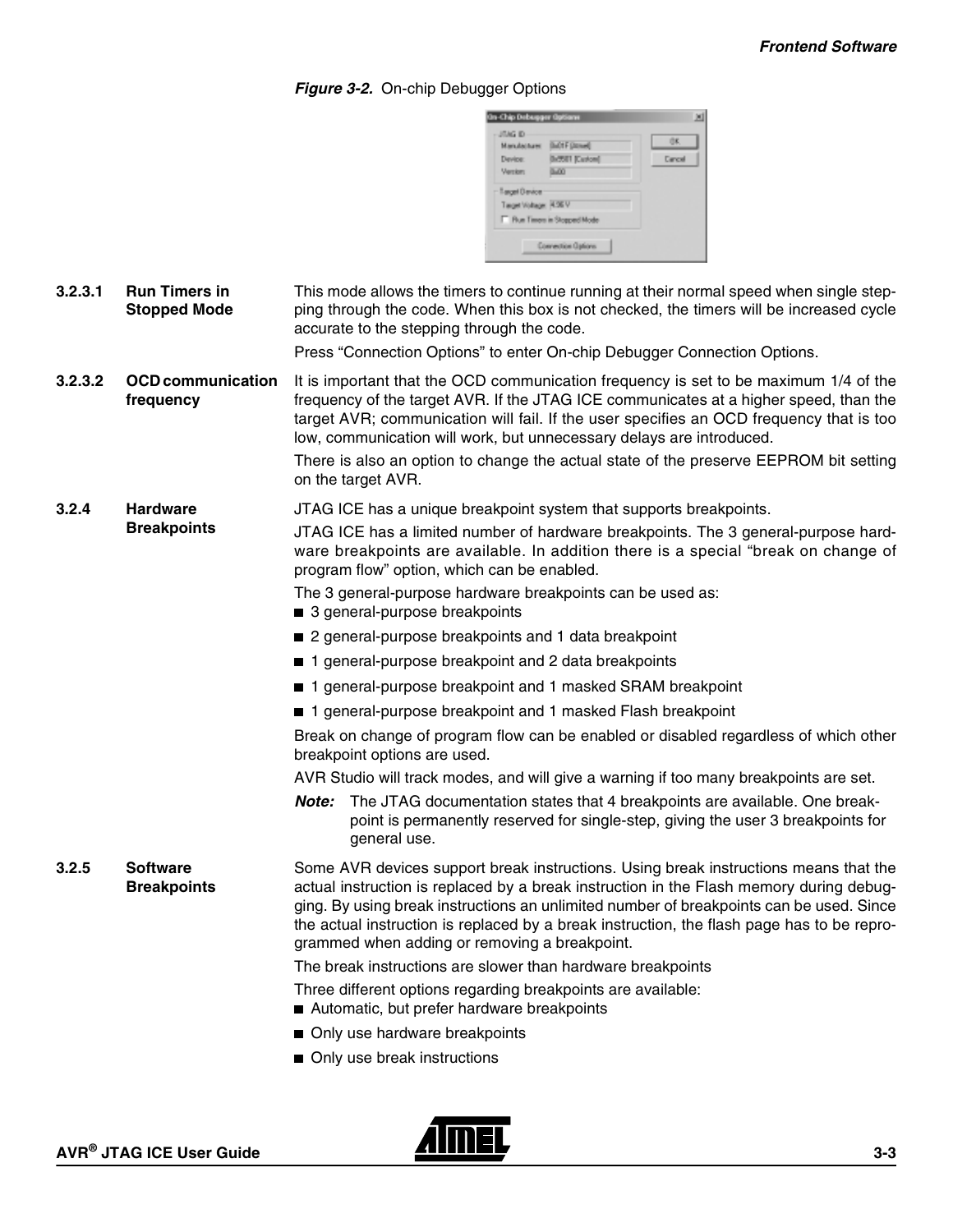- *Note:* Software breakpoints will not work on the ATmega128 if it is set to operate in ATmega103 compatibility mode. That is because the ATmega103 does not support the SPM Instruction.
- <span id="page-15-0"></span>**3.2.5.1 Breakpoint Option 1** In "automatic, but prefer hardware breakpoints mode", AVR Studio will analyze the breakpoints, and try to place the hardware breakpoints and the Break Instructions in an optimum manner.
- <span id="page-15-1"></span>**3.2.5.2 Breakpoint Option 2** Using the "only use hardware breakpoints" option, only the 3 general purpose breakpoints are available. This is the default mode, and the only available mode for devices without break instruction support in JTAG ICE.
- <span id="page-15-2"></span>**3.2.5.3 Breakpoint Option 3** The "only use break instructions" mode forces AVR Studio to only use break instructions. No hardware breakpoints will be used.

*Note:* It is recommended to use one of the two other.

- **3.2.6 General-purpose Breakpoints** A general-purpose breakpoint can be placed anywhere in program code. The JTAG ICE supports source level debugging, and breakpoints can be placed on any assembly or HLL statement in the code. The AVR will break before executing the "break" instruction.
- <span id="page-15-3"></span>**3.2.6.1 Data Memory Breakpoints** The data memory breakpoints can be set to one of three modes; Data memory Read, Data memory Write or Data memory Read or Write. Data breakpoints will work in I/O memory, and SRAM only. It is not possible to set breakpoints in the Register file.

In order to use variable names (e.g., PORTB), the object file needs to include symbolic information. Using symbolic variables is possible if using a C-compiler, or an assembler that includes symbolic information (e.g., EWBAVR, ICCAVR, IAR Assembler).

The assembler provided with AVR Studio does not provide symbolic information.

When using Data breakpoints, the AVR will break after executing the instruction causing the break condition.

#### *Figure 3-3.* Data Breakpoints

| : Program Breakpoints<br>C. Automatic. In a pretent ancience breakanists.<br><sup>(ii)</sup> Exip use hardware breakpoints<br>F. Only use solivoir broakparts Expli Introduced |                                                                      | DE.<br>Cancel |
|--------------------------------------------------------------------------------------------------------------------------------------------------------------------------------|----------------------------------------------------------------------|---------------|
| F Enable data breakpoint 1<br>E. Enable data breakpoint 2                                                                                                                      | E Enable masked breakpoint<br>Einable break on branch/skip           |               |
| <b>Uato Breakpoint 1</b><br>Variable name at memory address:<br>PORTE                                                                                                          | Data Broakpaint 2<br>Variable name or memory address:<br><b>BLOF</b> |               |
| Break on:<br>IF Read IT With C R/W                                                                                                                                             | <b>Beach</b> are<br><b><i>P. Bast C. Wile C. BAV</i></b>             |               |
| Mad-ad E wakpolet-<br><b>Addumburg</b><br>[Systol name ar memory address]                                                                                                      | Address mask<br><b>CACCOON</b>                                       |               |
| Memory here.<br><b>IF Ployant IT STANDOLL</b>                                                                                                                                  | <b>Elevatore</b><br>商用ud 商业的 商用AV                                    |               |

<span id="page-15-4"></span>**3.2.6.2 Masked Breakpoint** When masked breakpoints are enabled the user must specify the Address base and Address mask. The two registers are bit wise AND'ed together to generate valid break conditions. This value is compared to the masked Program Counter or Data Address to see if a valid break condition is present.

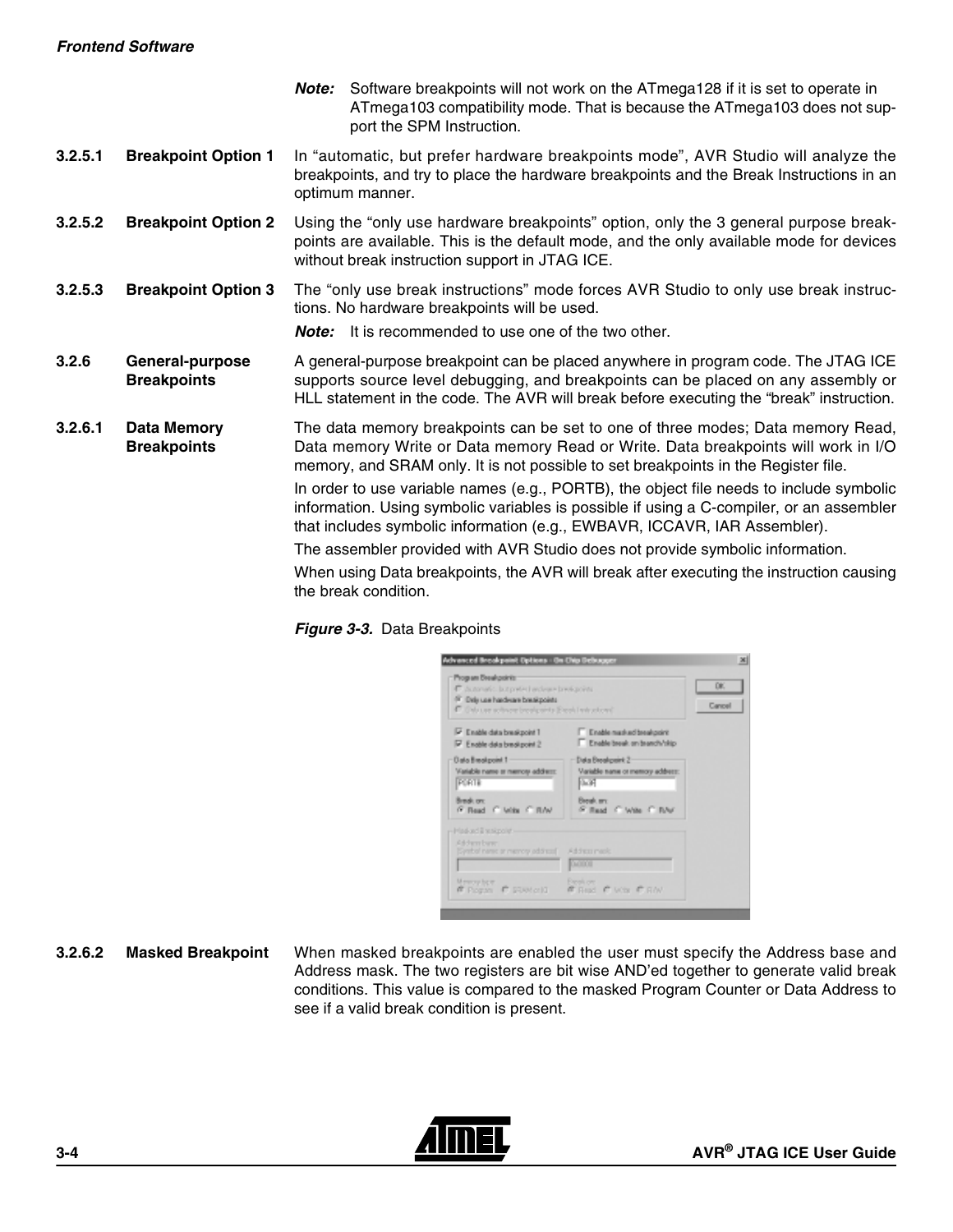#### *Figure 3-4.* Masked Breakpoints

| Program Eteakpoints<br>C. Array etc. but pelecked use beeiguists.                      |                                                                      | DK     |
|----------------------------------------------------------------------------------------|----------------------------------------------------------------------|--------|
| (F) Gray use hardware breakprism.<br>E. Universe reforms banduports Datable stockers L |                                                                      | Cancel |
| <b>F</b> Enable data breakpoint T<br>El Enable data treat-paint 2                      | F English marked breakpoint<br>Enable break on branch/skip           |        |
| m Dote Simskapent 1 -<br>Variable numities are more and term<br>PORTS                  | Date Breakager (2)<br>Karisbie namn ar memory addittor<br><b>DOS</b> |        |
| Florida ses<br><b>R</b> First Clarke C FAX                                             | <b>Breek</b> cer<br><b>R</b> Ford Classic Clinton                    |        |
| Masked Breakpoint                                                                      |                                                                      |        |
| Address bane<br>Eyedol sana or nessay address)                                         | Address made:                                                        |        |
| <b>Dati</b>                                                                            | 医环环                                                                  |        |
| Memory type:<br>IT Program IT SRAM or ID                                               | <b>Breidt</b> , and<br><b>Finand</b><br><b>CANAL PERMIT</b>          |        |

By setting a bit position in the mask to zero, that bit position will be don't care and will generate a valid break regardless if that bit position in the PC or data address is high or low.

By setting a bit position in the mask to one, that bit position will be "locked" so that the corresponding bit position in the PC or data address must be at the same logic level as the bit position in the base address. [Figure 3-5](#page-16-0) shows the block diagram of how this is implemented.

<span id="page-16-0"></span>

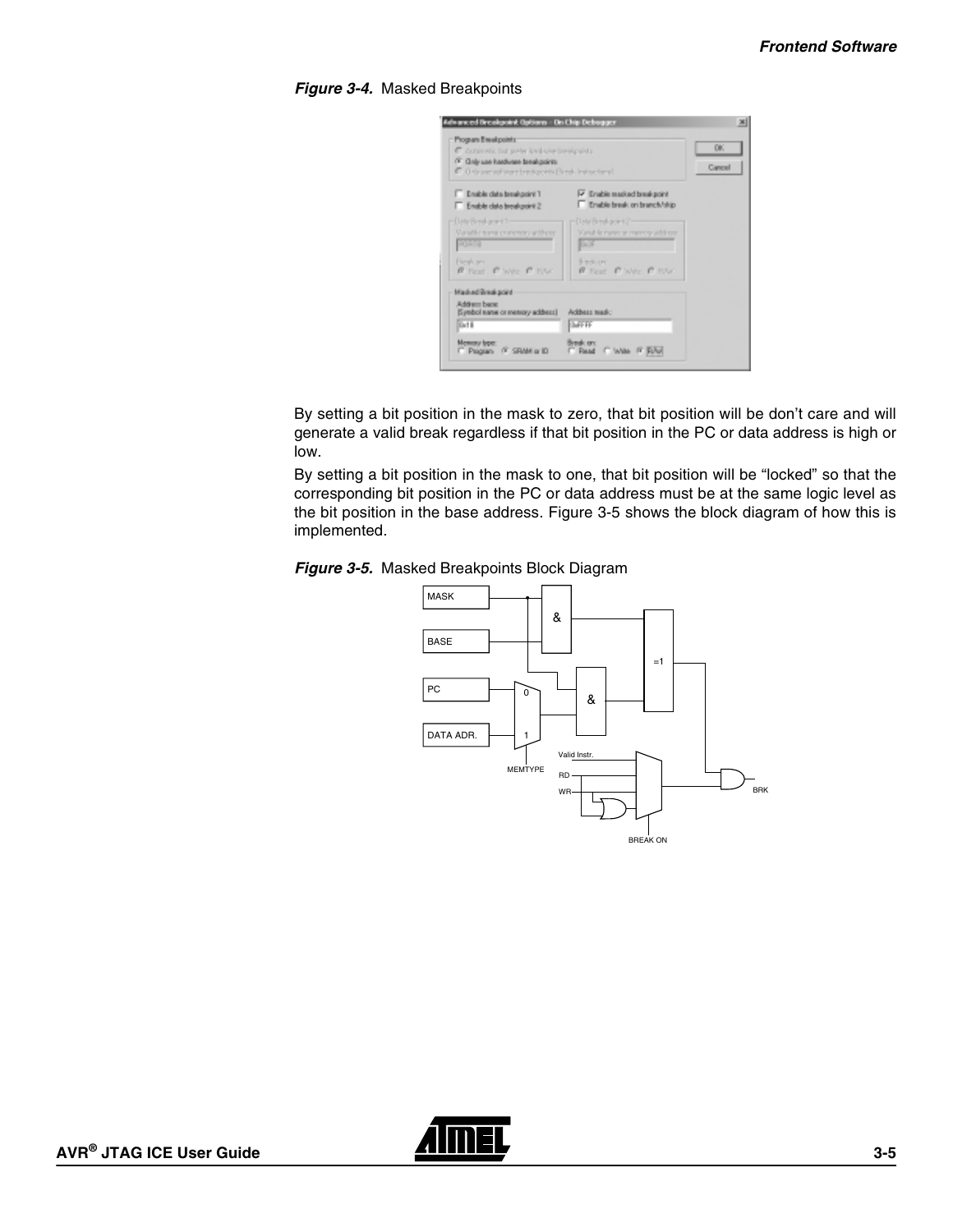Consider the following examples:

*Table 3-1.* Break Vector Examples

| # | <b>Address Base</b> | <b>Address Mask</b> | <b>Break Vectors</b>        | # Break<br><b>Vectors</b> |
|---|---------------------|---------------------|-----------------------------|---------------------------|
|   | 1010 1010 0101 0101 | 1111 1111 1111 1111 | 1010 1010 0101 0101         | $2^0 = 1$                 |
| 2 | 1010 1010 0101 0101 | 1111 1101 1111 1111 | 1010 10x0 0101 0101         | $2^1$ = 2                 |
| 3 | 1010 1010 0101 0101 | 1111 0000 1111 1111 | 1010 xxxx 0101 0101         | $2^4$ = 16                |
| 4 | 1010 1010 0101 0101 | 1010 1010 0101 0101 | $1x1x$ $1x1x$ $x0x0$ $x0x0$ | $2^8 = 256$               |
| 5 | 1010 1010 0101 0101 | 0000 0000 0000 0000 | XXXX XXXX XXXX XXXX         | $2^{16} = 65536$          |

| <b>Note:</b> $x =$ don't cares |  |  |
|--------------------------------|--|--|
|--------------------------------|--|--|

<span id="page-17-0"></span>**3.2.6.2.1 Example 1** Setting all high in the Mask, will result that only the base address will generate a valid break vector. Only valid Break vector is: 1010 1010 0101 0101

<span id="page-17-1"></span>**3.2.6.2.2 Example 2** Setting bit 9 in the Mask to zero will give two valid break vectors: 1010 10**0**0 0101 0101 1010 10**1**0 0101 0101

<span id="page-17-2"></span>**3.2.6.2.3 Example 3** Setting all bits in the mask to zero means that all addresses are valid break vectors, and will thus single step the AVR one instruction at the time.

> The control logic will cause a break if the PC or Data address matches a valid break vector. The AVR will cause a break after executing the instruction on the address causing the break condition.

> The "Enable break on branch/skip" is independent of the 3 general-purpose breakpoints.

#### <span id="page-17-3"></span>**3.2.6.3 Enable Break on Branch/Skip**

#### *Figure 3-6.* Enable Break on Branch/Skip



A change of program memory flow is as any deviation from a linear flow, for example, when executing interrupts, jumps, branches, calls or skip instructions.

A break on change of flow will break after executing the instruction causing the change of flow.

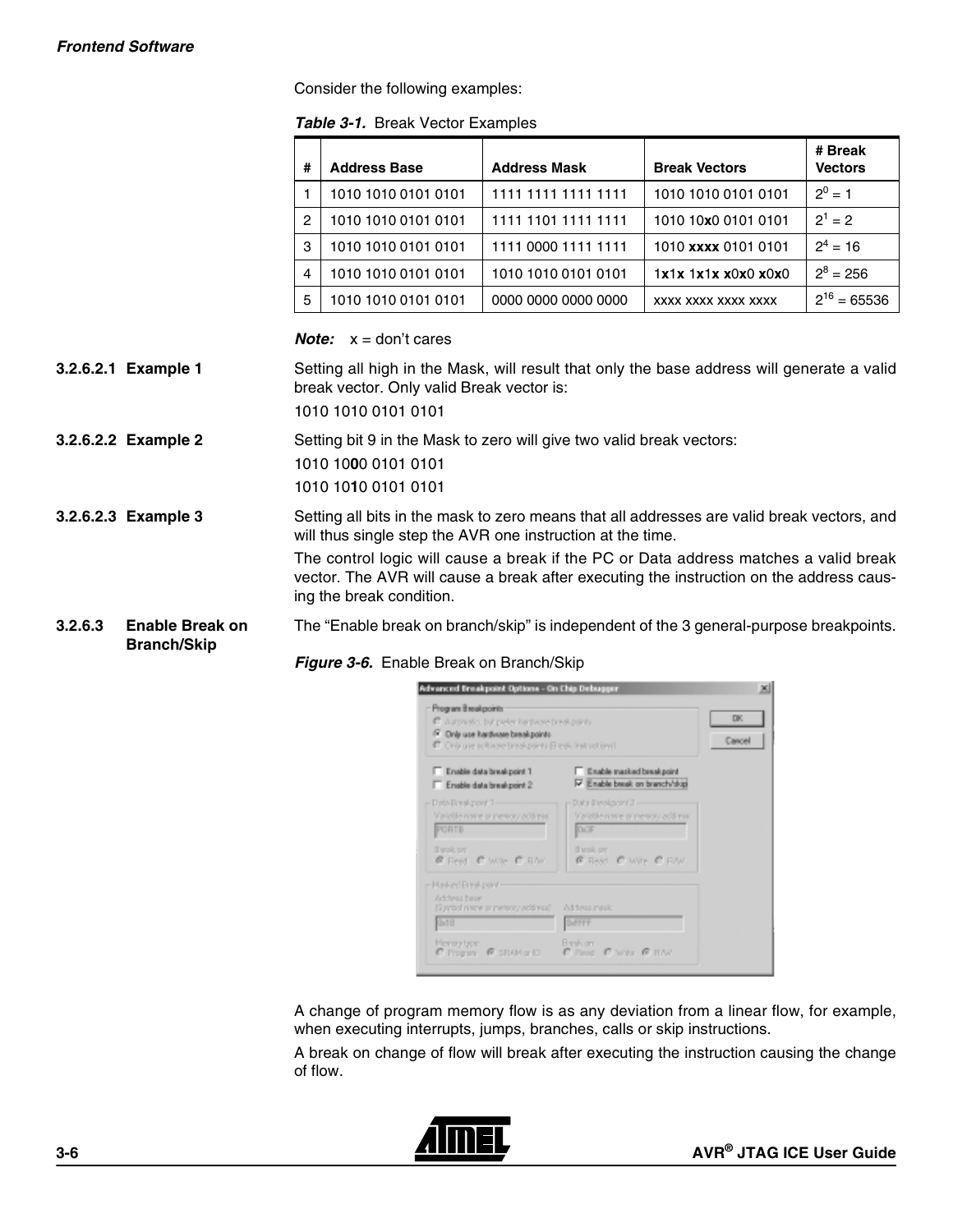<span id="page-18-0"></span>

| 3.2.7 | <b>The Processor</b><br><b>Window</b> | The Cycle Counter, Time Elapsed, Frequency and StopWatch functionality is not avail-<br>able when using the JTAG ICE. This is a direct result of the nature of the implementation<br>of the On-chip Debug functionality.                                                                                                                                                                                                                                                                                                                                                                                                         |  |  |
|-------|---------------------------------------|----------------------------------------------------------------------------------------------------------------------------------------------------------------------------------------------------------------------------------------------------------------------------------------------------------------------------------------------------------------------------------------------------------------------------------------------------------------------------------------------------------------------------------------------------------------------------------------------------------------------------------|--|--|
| 3.3   | Programming<br>with JTAG ICE          | In addition to using the JTAG ICE as an On-chip Debugger, it can also be used as a pro-<br>grammer. The JTAG programming interface is an extension to the familiar STK500 soft-<br>ware. Activate the menu option Tools $\rightarrow$ STK500 to open the programming interface.<br>AVR Studio will search the COM ports for the JTAG ICE. Note that AVR Studio searches<br>through the COM ports in a sequential manner. If other Atmel tools are connected to<br>COM ports, make sure that these are switched off, or disconnected, as AVR studio will<br>look for supported AVR tools, and connect to the first tool it finds. |  |  |
|       |                                       | Make sure no other device or application controls the selected COM port, and that there<br>are no active debugging sessions using the JTAG ICE.                                                                                                                                                                                                                                                                                                                                                                                                                                                                                  |  |  |
|       |                                       | <b>Caution:</b> If you disable the JTAG Enable fuse you will not be able to communicate with<br>the target AVR with the JTAG ICE.                                                                                                                                                                                                                                                                                                                                                                                                                                                                                                |  |  |
|       |                                       | To ensure correct programming when using the JTAG interface, the user must perform<br>a Chip Erase before programming the Flash or EEPROM. Remember to disable the<br>"Preserve EEPROM" fuse if you intend to reprogram the EEPROM.                                                                                                                                                                                                                                                                                                                                                                                              |  |  |
|       |                                       | The DOS version of the STK500 does not support the JTAG ICE.                                                                                                                                                                                                                                                                                                                                                                                                                                                                                                                                                                     |  |  |
|       |                                       | For more information on general use of the programming interface, please look in the<br>interactive help system supplied with AVR Studio.                                                                                                                                                                                                                                                                                                                                                                                                                                                                                        |  |  |
|       |                                       | The JTAG programming user interface is similar to the STK500 programming software,<br>but displays JTAG ICE in the header if the JTAG ICE is detected                                                                                                                                                                                                                                                                                                                                                                                                                                                                            |  |  |
|       |                                       | $Eiaure 2.7$ The $ITAC$ Drearamming Interface                                                                                                                                                                                                                                                                                                                                                                                                                                                                                                                                                                                    |  |  |

**Figure 3-7.** The JTAG Programming Interface

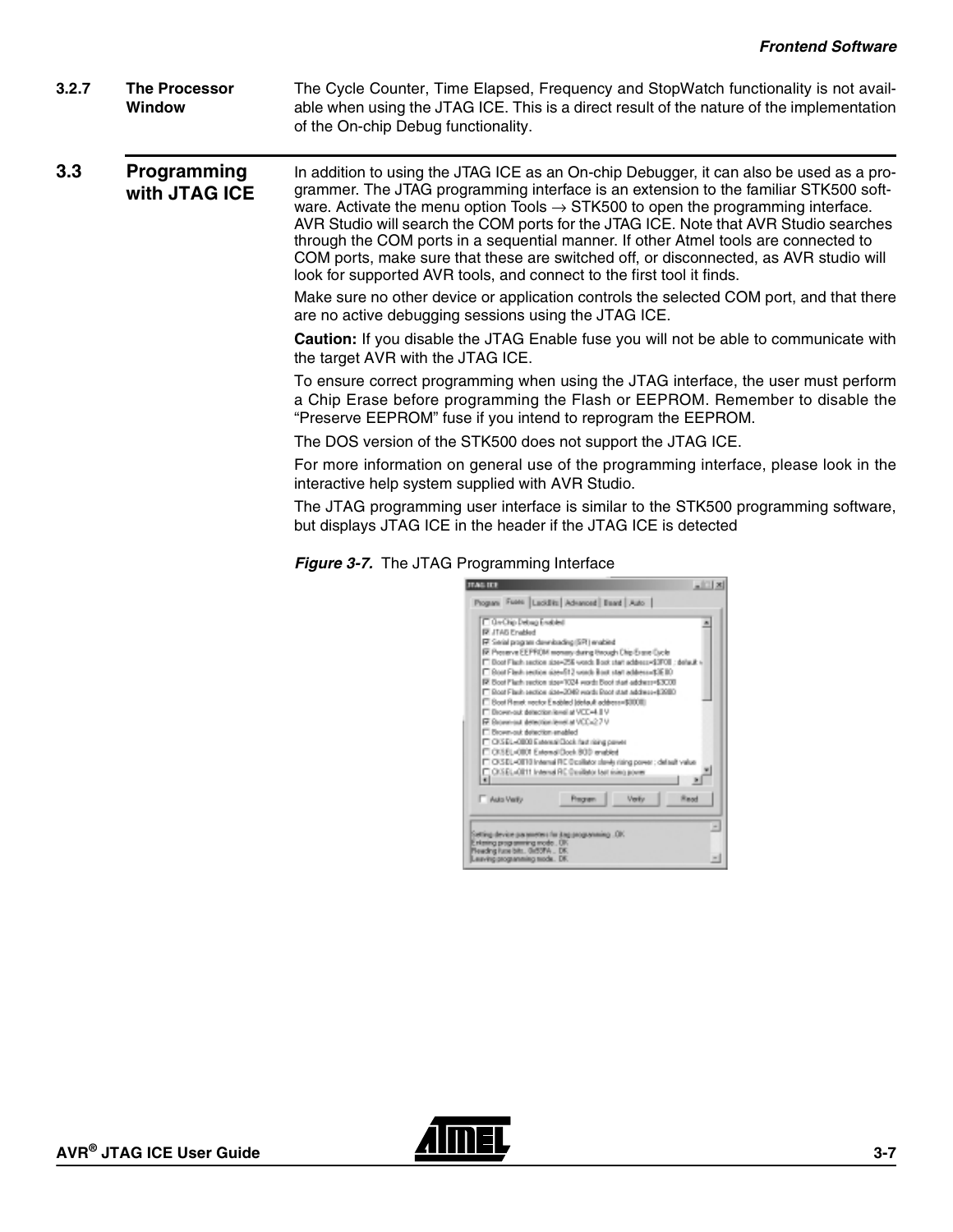*Frontend Software*

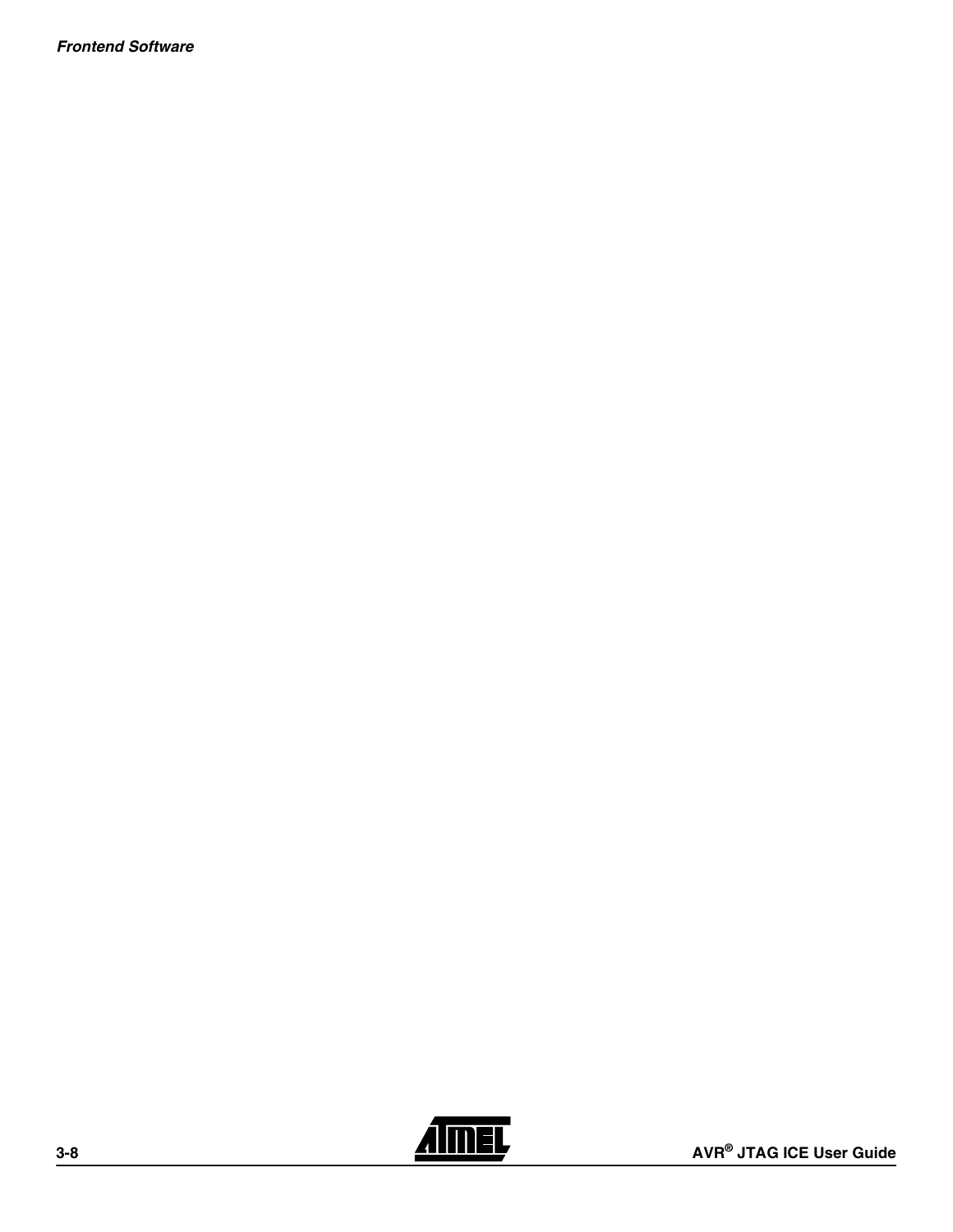

# **Section 4**

# **Special Considerations**

<span id="page-20-1"></span><span id="page-20-0"></span>When using the JTAG ICE some special considerations should be noted.

<span id="page-20-4"></span><span id="page-20-3"></span><span id="page-20-2"></span>

| 4.1   | I/O Peripherals                       | All I/O peripherals will continue to run even though the program execution is stopped by<br>a breakpoint. Example: If a breakpoint is reached during a UART transmission, the<br>transmission will be completed and corresponding bits set. The transmit complete (TXC)<br>flag will be set and will be available on the next single step of the code even though it<br>normally would happen later in an actual device.<br>All I/O modules will continue to run in stopped mode with the following two exceptions:<br>■ Timer/Counters<br>■ Watchdog Timer                                                                                                                                                                 |  |
|-------|---------------------------------------|-----------------------------------------------------------------------------------------------------------------------------------------------------------------------------------------------------------------------------------------------------------------------------------------------------------------------------------------------------------------------------------------------------------------------------------------------------------------------------------------------------------------------------------------------------------------------------------------------------------------------------------------------------------------------------------------------------------------------------|--|
| 4.1.1 | <b>Timer/Counters in</b>              | From the On-chip Debugging options menu the user can decide if the Timer/Counters                                                                                                                                                                                                                                                                                                                                                                                                                                                                                                                                                                                                                                           |  |
|       | <b>Stopped Mode</b>                   | should continue to run in stopped mode, or if they should be stopped.                                                                                                                                                                                                                                                                                                                                                                                                                                                                                                                                                                                                                                                       |  |
| 4.1.2 | <b>Watchdog Timer</b>                 | The watchdog timer will be halted in stopped mode. This avoids an unintentional AVR<br>reset during stopped mode.                                                                                                                                                                                                                                                                                                                                                                                                                                                                                                                                                                                                           |  |
| 4.2   | <b>Single Stepping</b>                | The I/O continues to run in stopped mode, avoid timing even though the program execu-<br>tion is stopped.<br>Example:<br><b>OUT</b><br>PORTB, 0xAA<br>IN<br><b>TEMP, PINB</b><br>Code would not read back 0xAA because of latching the data out to the physical pin and<br>then latching it back to the PIN register. A NOP instruction must be placed between the<br>OUT and the IN instruction to ensure that the correct value is present in the PIN register.<br>In the JTAG ICE, however, single stepping through this code will always give 0xAA in<br>the PIN register since the I/O is not stopped but continue to run at full speed giving<br>plenty of time to latch the data both out to the pin and back again. |  |
| 4.3   | <b>Software</b><br><b>Breakpoints</b> | Some devices have break instruction support included in the OCD. When using break<br>instructions the following should be noted:<br>A software breakpoint replaces the original instruction with a break instruction, the<br>Flash page must be reprogrammed every time a software breakpoint is removed or<br>added. This introduces wear on the Flash, and additional delay starting the On-chip<br>Debugging.                                                                                                                                                                                                                                                                                                            |  |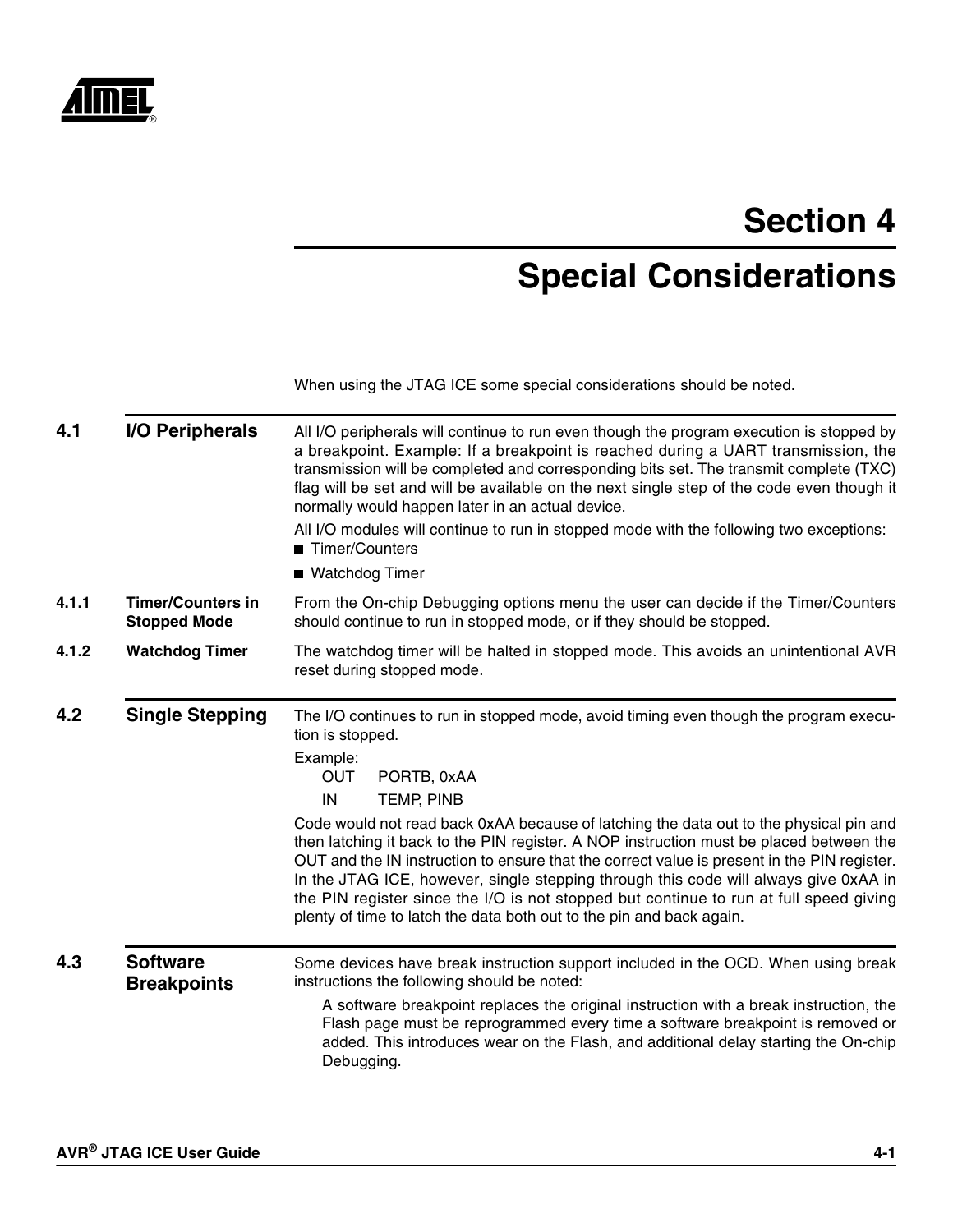**Tip:** For debugging sessions that require frequent changing of breakpoint positions avoid using software break instruction, use hardware breakpoints. This will increase the speed and the life of the device.

<span id="page-21-5"></span><span id="page-21-4"></span><span id="page-21-3"></span><span id="page-21-2"></span><span id="page-21-1"></span><span id="page-21-0"></span>**4.4 Target AVR Reset and Power Down during Debugging** If JTAG ICE loses power during a debug session, the adapter resets and communication will fail. If the AVR in the target system has an intentional or unintentional power disconnected or is put in a sleep mode like Power-down, AVR Studio will not show the new state until one of the run commands are executed. AVR Studio will then be updated with the current status information. **4.5 JTAG Relevant Fuse Settings** There are 2 fuses that must be set for the JTAG ICE to function correctly. This is the JTAG enable fuse and the OCD enable fuse. These fuses are enabled by default when shipped from the factory. If the JTAG Enable fuse is unintentionally disabled, the user can enable the fuse by using one of the other programming interfaces (e.g., ISP). *Note:* AVR Studio will automatically enable the OCD fuse each time a debug session is started and disable it when it is closed. **4.6 Use AVR Studio 3.52 or Higher** AVR Studio 3.52 or higher is needed to use the JTAG ICE. **4.7 The Message Window Tip:** The Message window may give important information about what AVR Studio and the JTAG ICE are doing. **4.8 JTAG ICE Does not Support Devices in a JTAG Chain** It is not possible to run the JTAG ICE if the target AVR device is connected in a JTAG chain. To ensure correct operation, the JTAG chain should not include other JTAG devices. **4.9 Accessing I/O Registers** Changes made in AVR Studio on I/O registers will not be physically updated onto the target AVR until performing a Single Step or Run command. When debugging certain I/O registers, caution must be taken not to effect the intended operation of the ADC, UART, and SPI. When debugging the AVR, a conversion result can be lost if reading the ADCL and ADCH through the ACD interface while another conversion is in progress. When debugging the UART, data can be lost when reading the UART data register or charging BAUD rate while UART transmission is in prosess. ■ If the SPI status register is changes during a debug session, SPI data may be lost. **4.10 Alternative JTAG Pin Functions when Using the JTAG Interface** If the JTAG interface is enabled, the JTAG pins cannot be used for alternative pin functions. They will remain dedicated JTAG pins until either the JTAG interface is disabled by setting the JTAG disable JTD bit in the MCUCSR from the program code, or by clearing the JTAG Enable fuse with a programmer. **4.11 Verifying the Flash** When debugging with the JTAG ICE the Flash memory will be frequently reprogrammed. Note that for speed optimization JTAG ICE does not automatically verify the success of each programming attempt unless specified.

<span id="page-21-7"></span><span id="page-21-6"></span>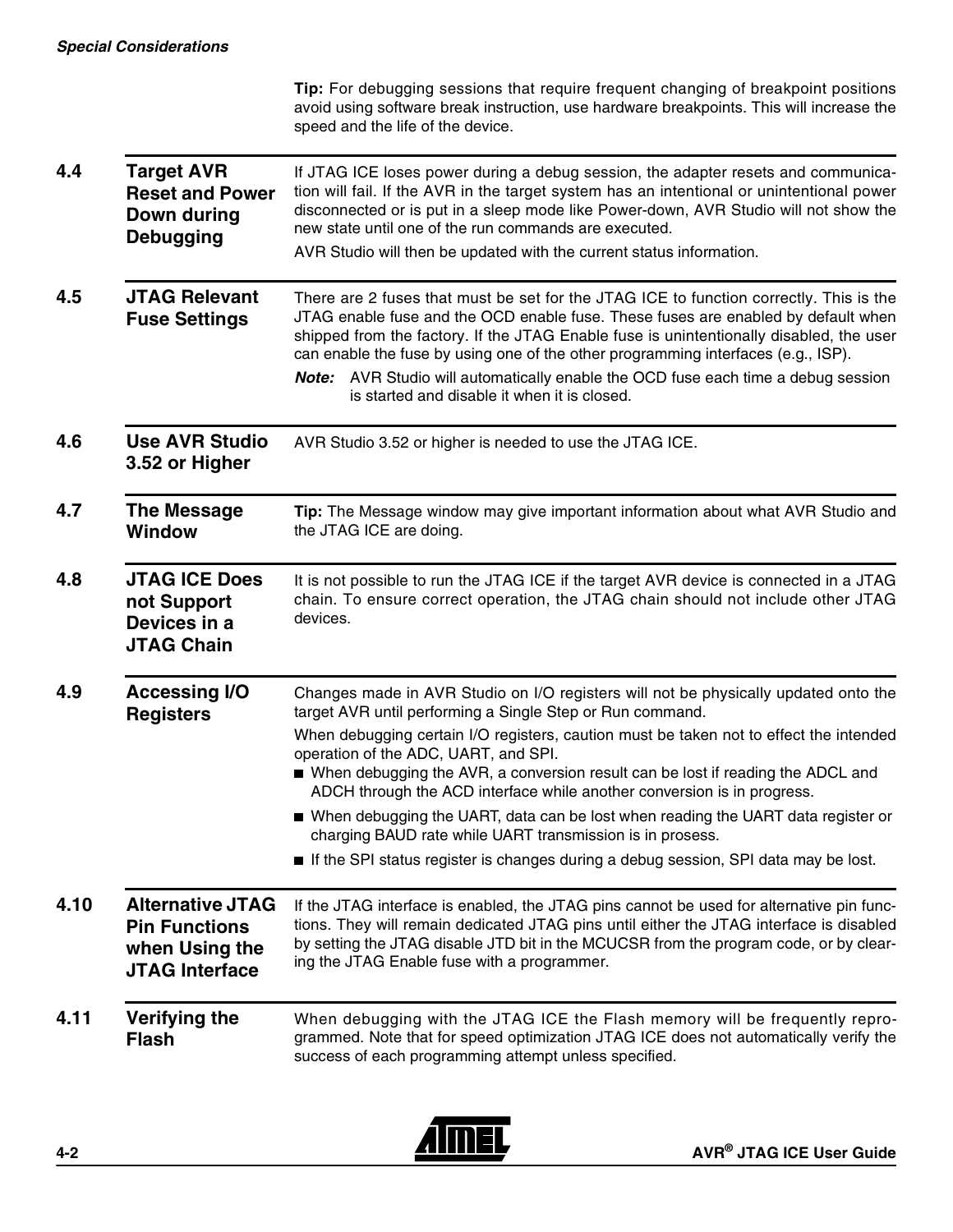

# **Section 5**

## **Hardware Description**

### <span id="page-22-2"></span>**5.1 General Board Description**

<span id="page-22-1"></span><span id="page-22-0"></span>A schematic view of the JTAG ICE is shown in [Figure 5-1.](#page-22-4) This section will give a closer look at the hardware and how it is implemented. Information about how to use the JTAG ICE can be found in [Section 3](#page-12-4).

[Figure 5-1](#page-22-4) shows the block diagram of the JTAG ICE. It can be divided into five main modules:

- Communication Module
- Control Module
- **Level Converter Module**
- **Power Supply**
- **JTAG Adapter**

In the following sub-sections the different modules will be explained.

#### <span id="page-22-4"></span>*Figure 5-1.* JTAG ICE Block Schematic



<span id="page-22-3"></span>**5.2 Communication Module** The JTAG ICE uses a standard RS-232 port for communication with AVR Studio. [Figure](#page-23-3) [5-2](#page-23-3) shows the block schematics for the communication module on the JTAG ICE.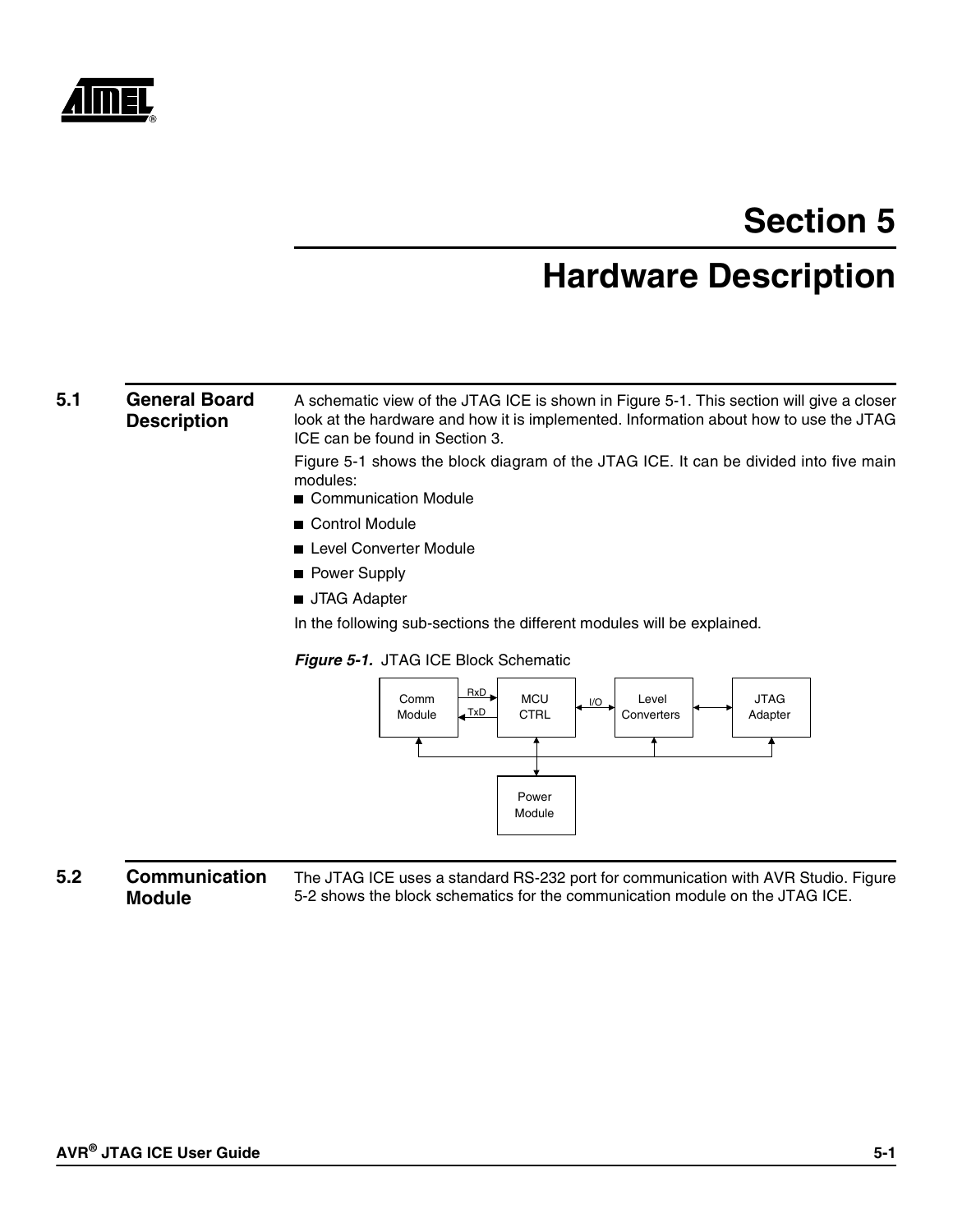<span id="page-23-3"></span>*Figure 5-2.* Communication Module Block Schematic



#### <span id="page-23-0"></span>**5.3** Control Module The Control Module is responsible for converting the instructions from the front-end software to valid AVROCD instructions for the AVR JTAG Interface. In addition it, monitors and sets up a number of control signals. The block schematics for this module is shown in [Figure 5-3](#page-23-4).

<span id="page-23-4"></span>*Figure 5-3.* Control Module Block Schematic



**5.3.1 Status Leds** The JTAG ICE includes three status LEDs as shown in [Table 5-1](#page-23-5).

#### <span id="page-23-5"></span>*Table 5-1.* JTAG ICE Status LEDs

| LED    | <b>Description</b>                                   |
|--------|------------------------------------------------------|
| Green  | <b>Indicates Target Power</b>                        |
| Red    | JTAG ICE Power indicator                             |
| Yellow | Indicates data communication over the JTAG interface |

*Note:* When running from external power (9 - 15VDC), both red and green LEDs light.

<span id="page-23-2"></span><span id="page-23-1"></span>**5.4 Level Converters** The purpose of the Level Converters is to provide successful communication with target boards running at voltages different than the JTAG ICE itself. The target converter is designed to support target voltages from 1.8V to 6.0V.

> The JTAG ICE can use an external power supply, or take power directly from the target board. When voltage is taken from the target, valid voltage range is from 3.3V to 5.5V. For Power Supply details, please read the power supply section of this user guide.

> The signals between the JTAG ICE board and the target board can be divided in three groups; output signals, input signals, and bi-directional signals.

> The JTAG ICE hardware supports more signals than are currently in use. This is done for compatibility reasons with existing and future equipment. In this user guide only the signals routed to the JTAG Adapter will be described. Signals in brackets [name] are implemented, but not used. Signal directions will be given as seen from the Control

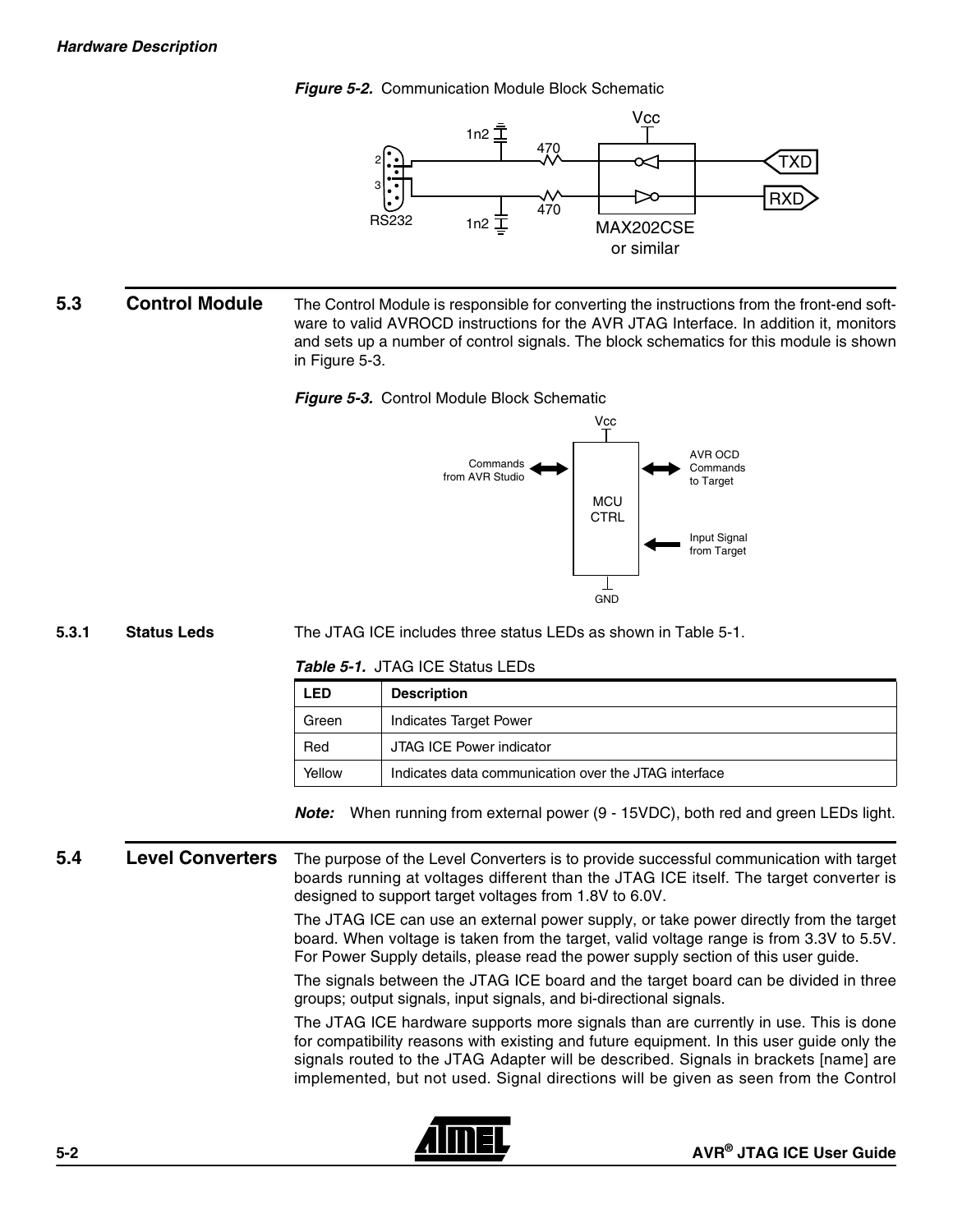Module. For example, TDI, which is the "Test Data Input" signal will be described as an output since the direction of this signal is from the Control Module to the JTAG Device. A description of implemented and used signals can be found in the JTAG Adapter section.

The level converters use a buffer which limits the source and sink currents. The buffer is used in both outputs and inputs. The datasheet on the buffer, 74HC2440, can be found at www.philips.com.

**5.4.1 Outputs** The JTAG ICE has implemented the following data output signals: TMS, TDI, TCK, [DBGRQ]. These signal are transmitted through the circuitry shown in [Figure 5-4.](#page-24-0)

<span id="page-24-0"></span>*Figure 5-4.* Level Converter Output



In addition, the nTRST output is implemented. Since this is a slow-changing signal, it is not sent through a pulse shaper line driver like the rest of the outputs. This output will act as an open collector output seen from the target. The block diagram is shown in [Figure](#page-24-1) [5-5](#page-24-1).

<span id="page-24-1"></span>*Figure 5-5.* nTRST Open Collector Output



**5.4.2 Inputs** The JTAG ICE has implemented the following data input signal: TDO, [DBGACK, RTCK]. These signals are received through the circuitry shown in [Figure 5-6](#page-24-2).

<span id="page-24-2"></span>*Figure 5-6.* Level Converter Input



**5.4.3 Bi-directional Signals** The only implemented bi-directional signal is the nSRST. This is an open collector output seen from the target. This pin is also an input so that the Control Module may observe a reset initiated on the target. The block diagram for the bi-directional I/O is shown in [Figure 5-7.](#page-25-2)

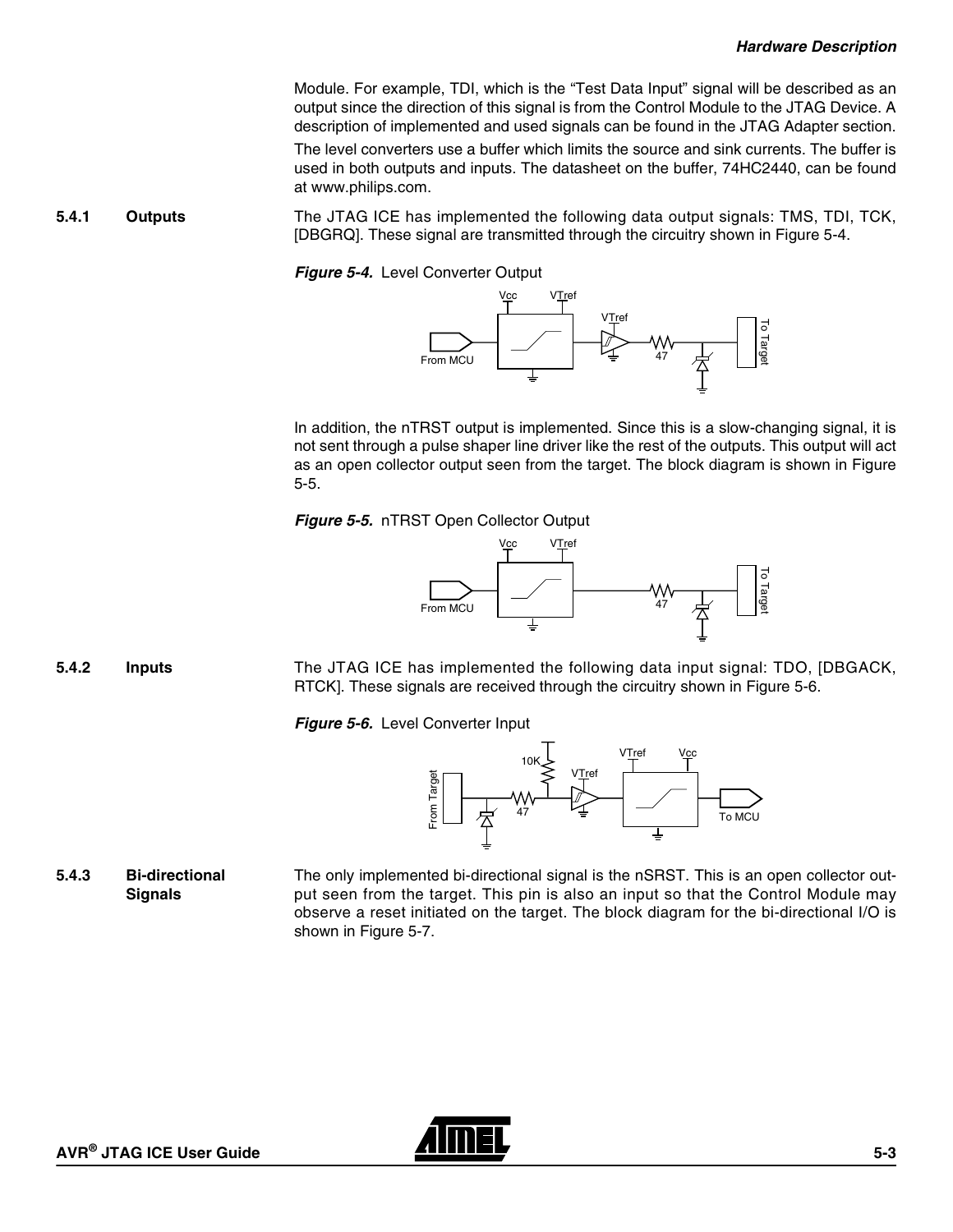<span id="page-25-2"></span>*Figure 5-7.* Level Converter I/O



<span id="page-25-0"></span>**5.5** Power Supply The JTAG ICE power supply is implemented as shown in [Figure 5-8](#page-25-3). For details on considerations when drawing power from the target application, or using an external power supply see [Section 2.4.](#page-10-2)

<span id="page-25-3"></span>



<span id="page-25-1"></span>**5.6 JTAG Adapter** The JTAG Adapter is pictured in [Figure 5-9](#page-25-4). The 2-wire Flexcable connects the JTAG Adapter to the JTAG ICE. The JTAG Adapter has two 10-pin connectors that have identical pinout and signals. Use the one that best fits the target board. Only one of the connectors should be connected at any given time.

<span id="page-25-4"></span>*Figure 5-9.* Picture of the JTAG Adapter



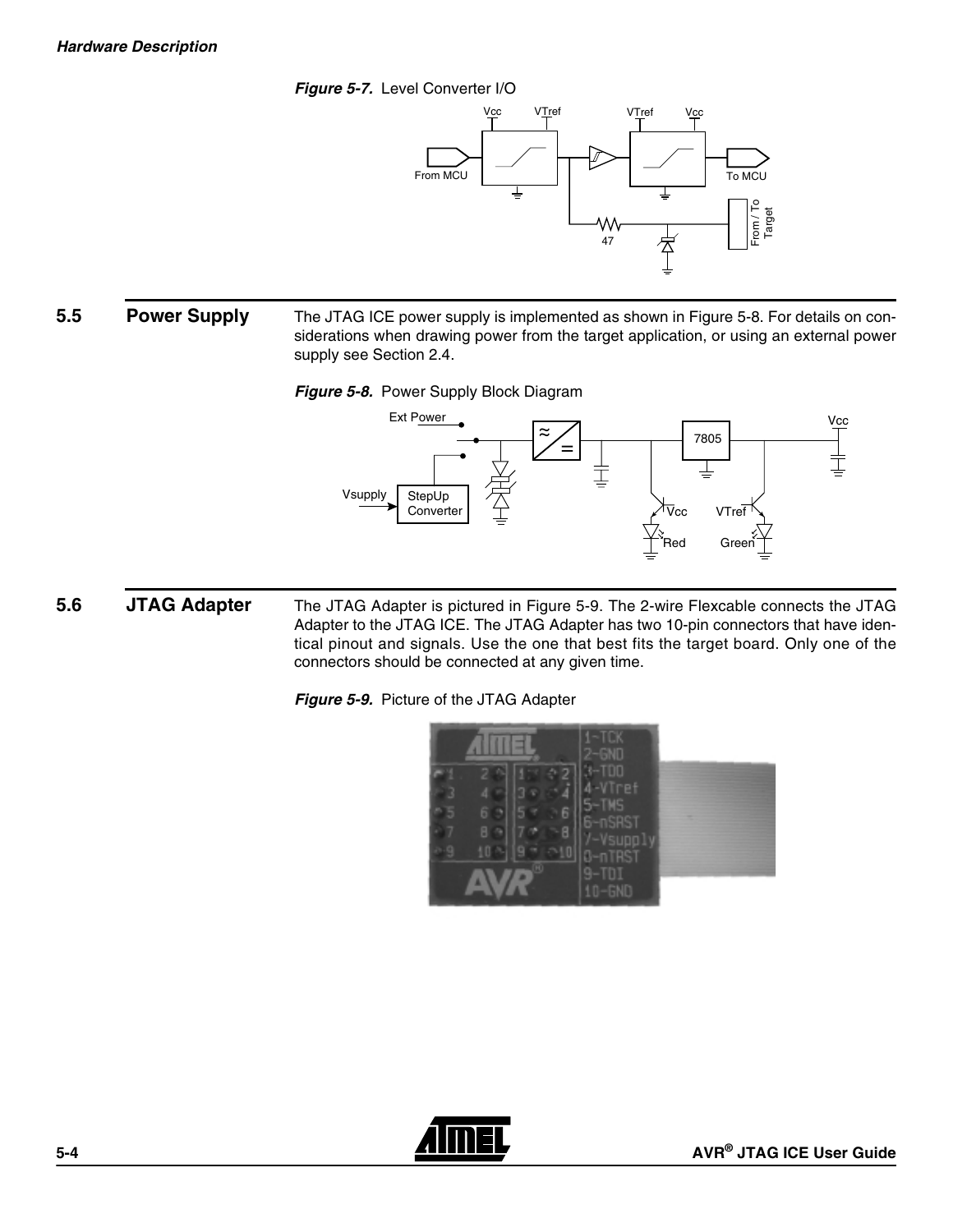[Figure 5-10](#page-26-0) shows the JTAG connectors as seen from above. The signal is fully described in [Table 5-2.](#page-26-1)

<span id="page-26-0"></span>



<span id="page-26-1"></span>

| Pin            | <b>Signal</b> | <b>I/O</b>  | <b>Description</b>                                                                                                                                                                                                                                                      |
|----------------|---------------|-------------|-------------------------------------------------------------------------------------------------------------------------------------------------------------------------------------------------------------------------------------------------------------------------|
| 1              | <b>TCK</b>    | Output      | Test Clock, clock signal from JTAG ICE to target JTAG port                                                                                                                                                                                                              |
| $\overline{2}$ | <b>GND</b>    |             | Ground                                                                                                                                                                                                                                                                  |
| 3              | <b>TDO</b>    | Input       | Test Data Output, data signal from target JTAG port to JTAG<br><b>ICE</b>                                                                                                                                                                                               |
| 4              | $VT_{ref}$    | Input       | Target voltage. VDD from target used to control logic-level<br>converter and target power LED indicator                                                                                                                                                                 |
| 5              | <b>TMS</b>    | Output      | Test Mode Select, mode select signal from JTAG ICE to target<br>JTAG port                                                                                                                                                                                               |
| 6              | nSRST         | Out-/In-put | Open collector output from adapter to the target system reset.<br>This pin is also an input to the adapter so that a reset initiated<br>on the target may be reported to the JTAG ICE.                                                                                  |
| $\overline{7}$ | Vsupply       | Input       | Supply voltage to the adapter, this connector can be used to<br>supply the adapter with power from a regulated power supply<br>3 - 5VDC (normally target VDD). This supply voltage input is<br>automatically disconnected when a external power supply is<br>connected. |
| 8              | nTRST         | NC(Output)  | Not connected, reserved for compatibility with other<br>equipment (JTAG port reset).                                                                                                                                                                                    |
| 9              | <b>TDI</b>    | Output      | Test Data Input, data signal from JTAG ICE to target JTAG<br>port.                                                                                                                                                                                                      |
| 10             | <b>GND</b>    |             | Ground.                                                                                                                                                                                                                                                                 |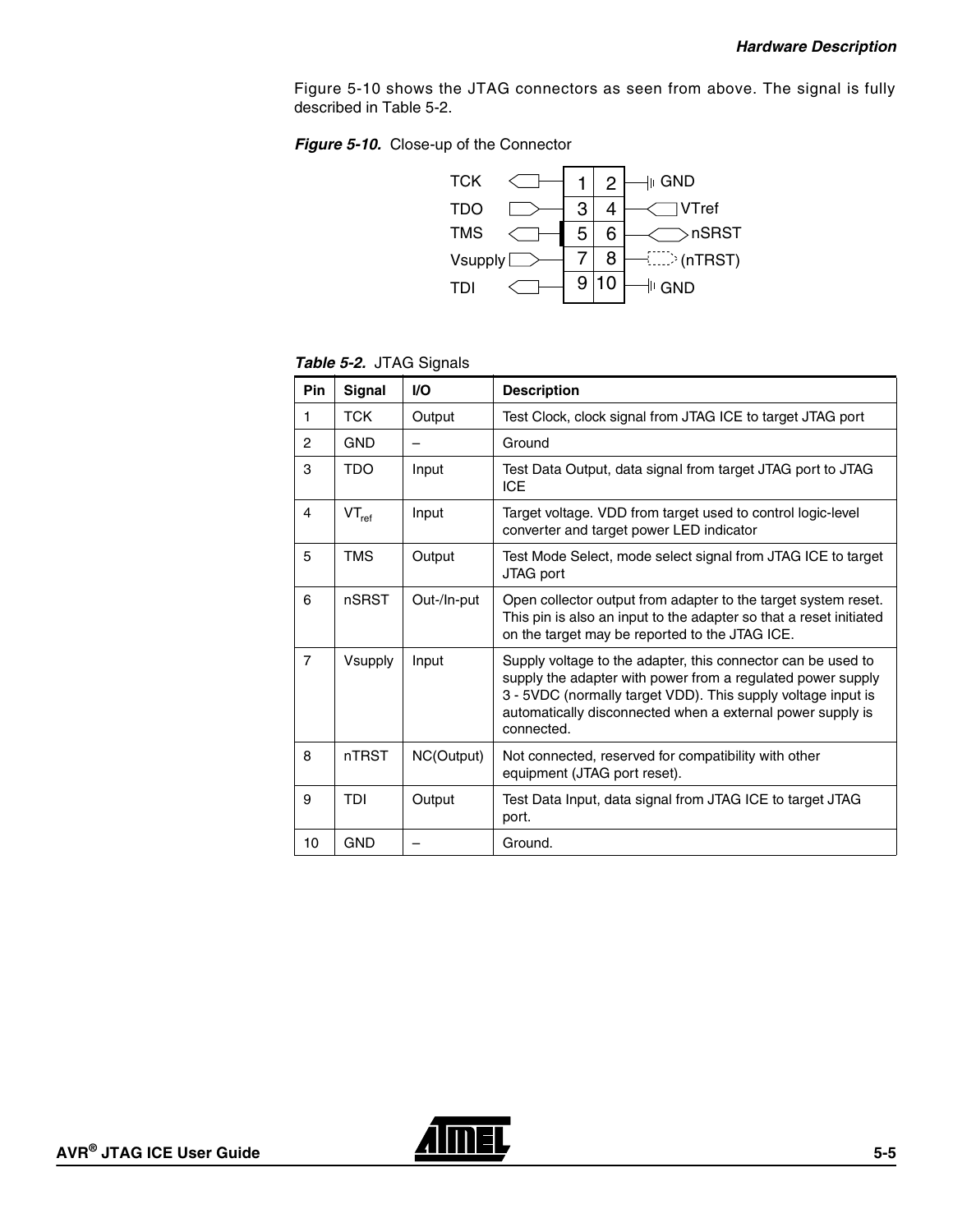*Hardware Description*

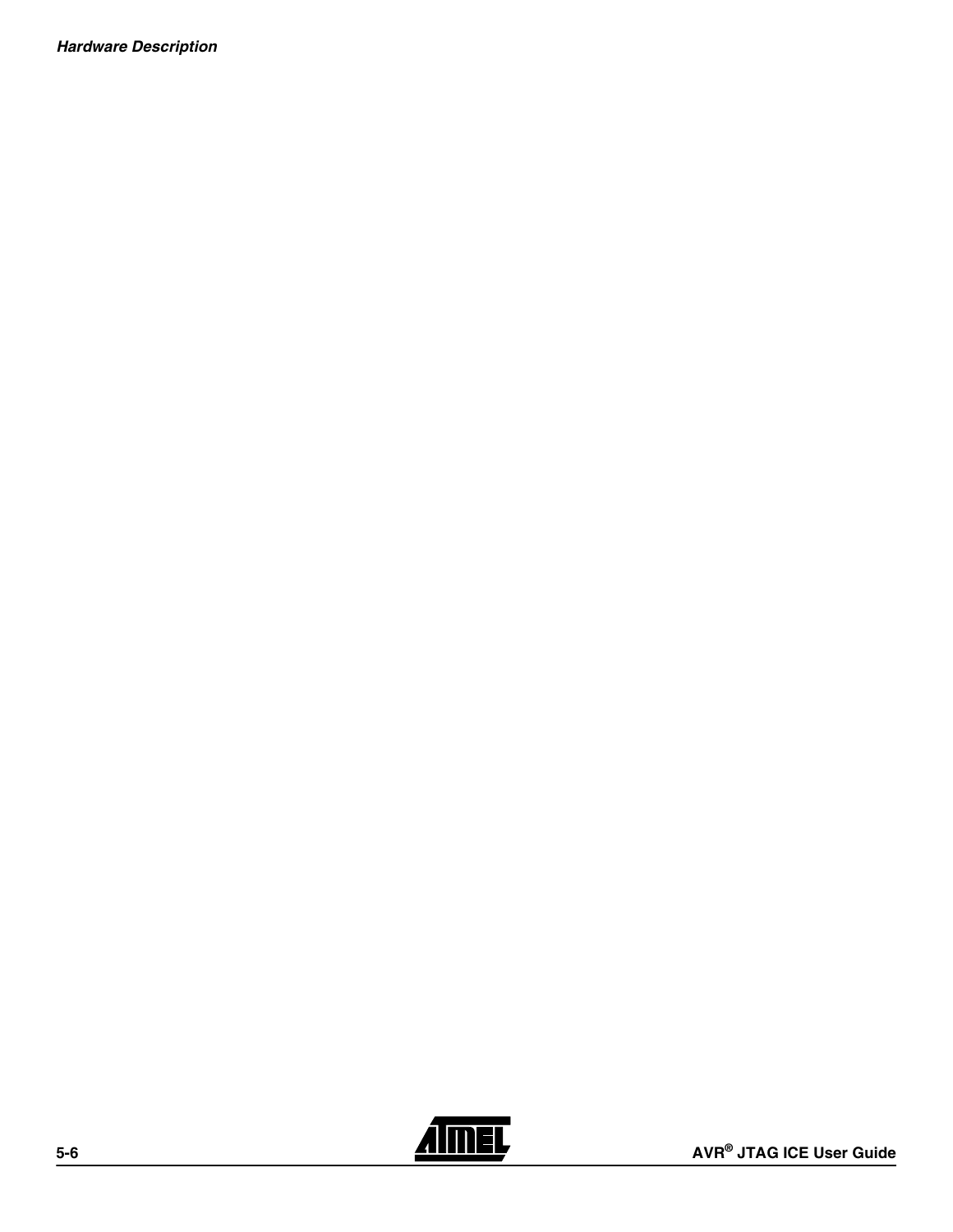

# **Section 6**

# **Technical Specifications**

<span id="page-28-1"></span><span id="page-28-0"></span>

| <b>System Unit</b>          |  |
|-----------------------------|--|
|                             |  |
|                             |  |
| <b>Operating Conditions</b> |  |
|                             |  |
|                             |  |
|                             |  |
|                             |  |
| <b>Connections</b>          |  |
|                             |  |
|                             |  |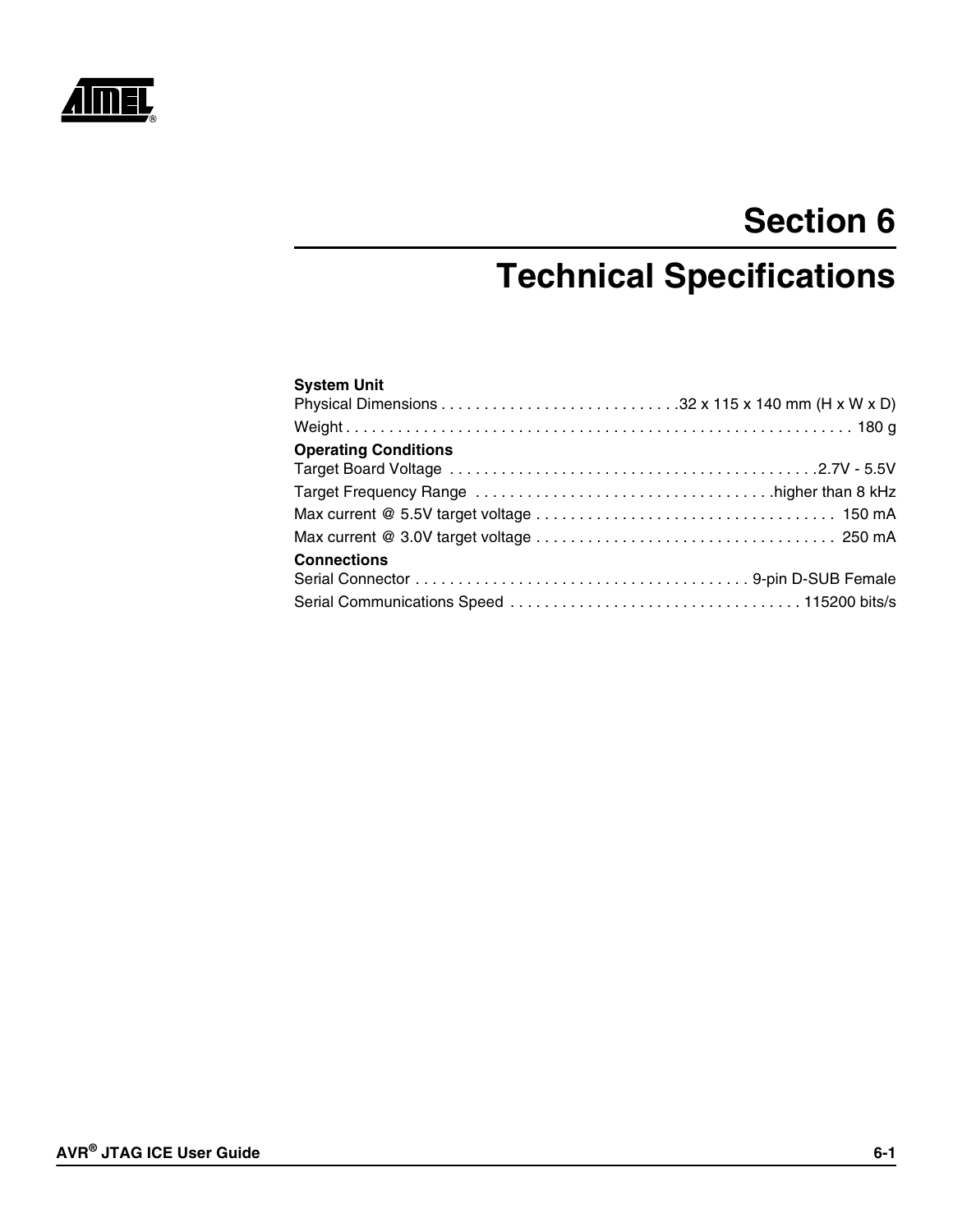*Technical Specifications*

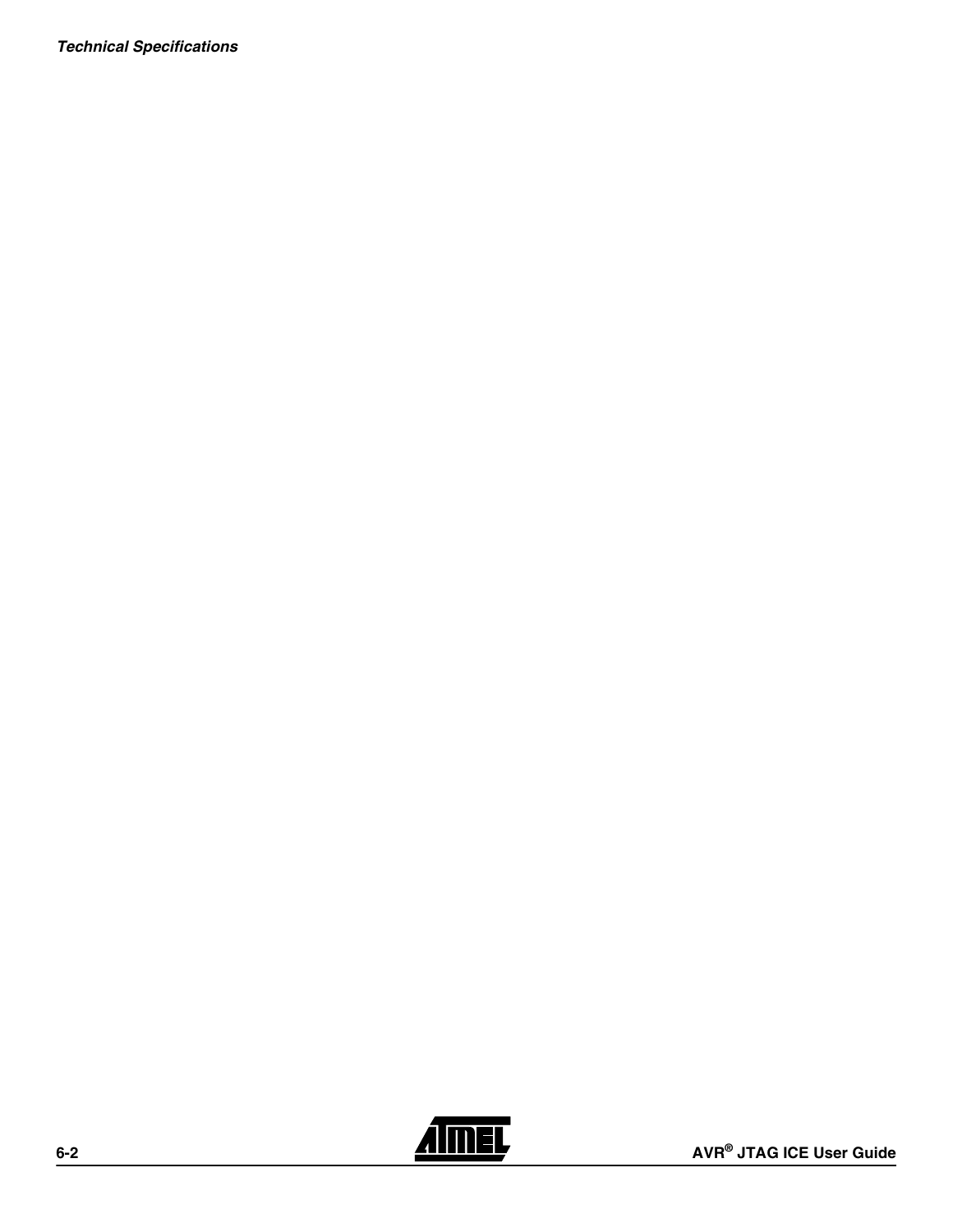

# **Section 7**

# **Technical Support**

<span id="page-30-1"></span><span id="page-30-0"></span>For Technical support, please contact avr@atmel.com. When requesting technical support for JTAG ICE, please include the following information:

- Version number of AVR Studio. This can be found in the AVR Studio help menu.
- **Firmware and Hardware version of the JTAG ICE. (Help**  $\rightarrow$  **about**  $\rightarrow$  **Info)**
- PC processor type and speed
- **PC** operating system and version
- What target AVR device is used (complete part number)
- A detailed description of the problem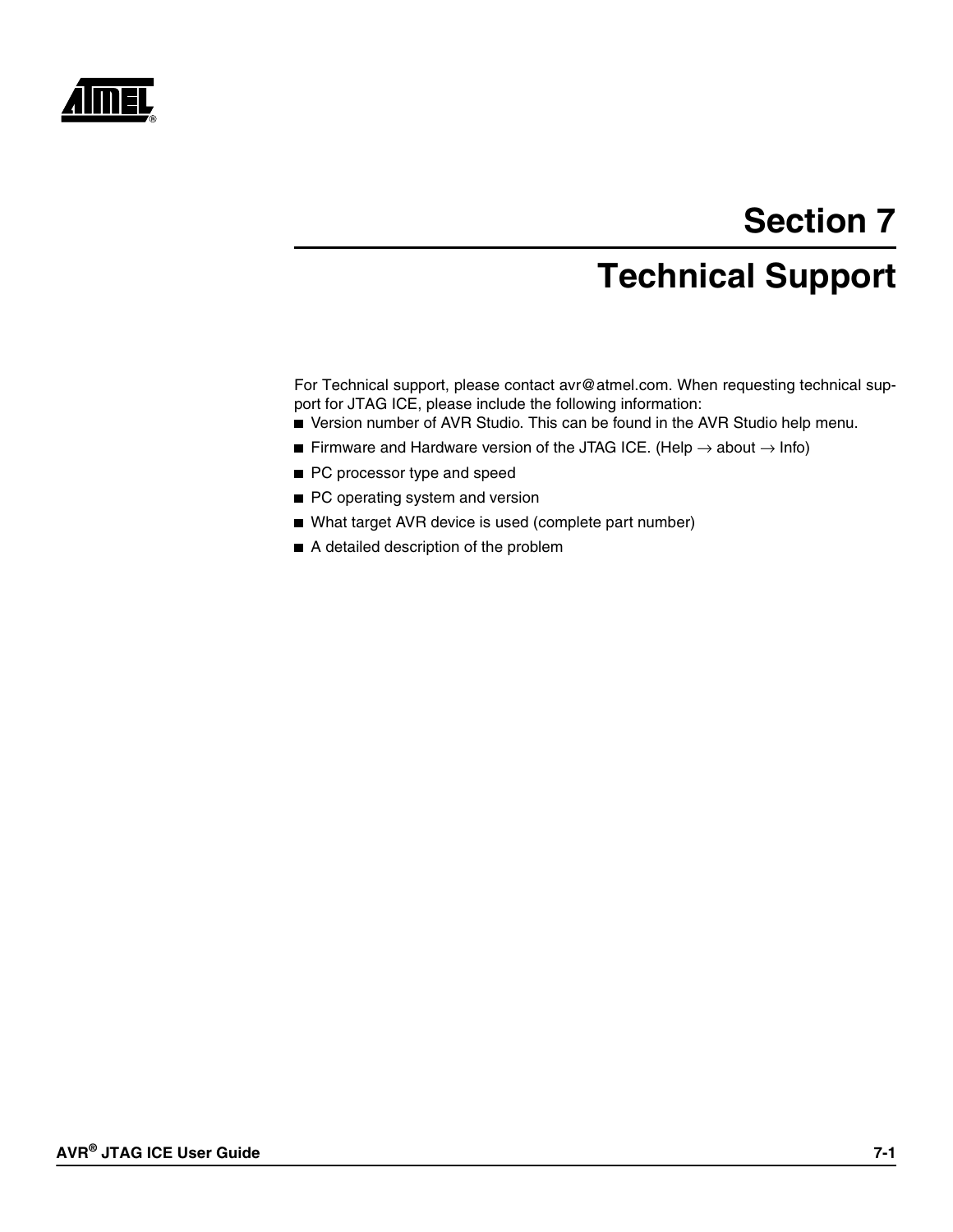*Technical Support*

**AVEL AVR®** JTAG ICE User Guide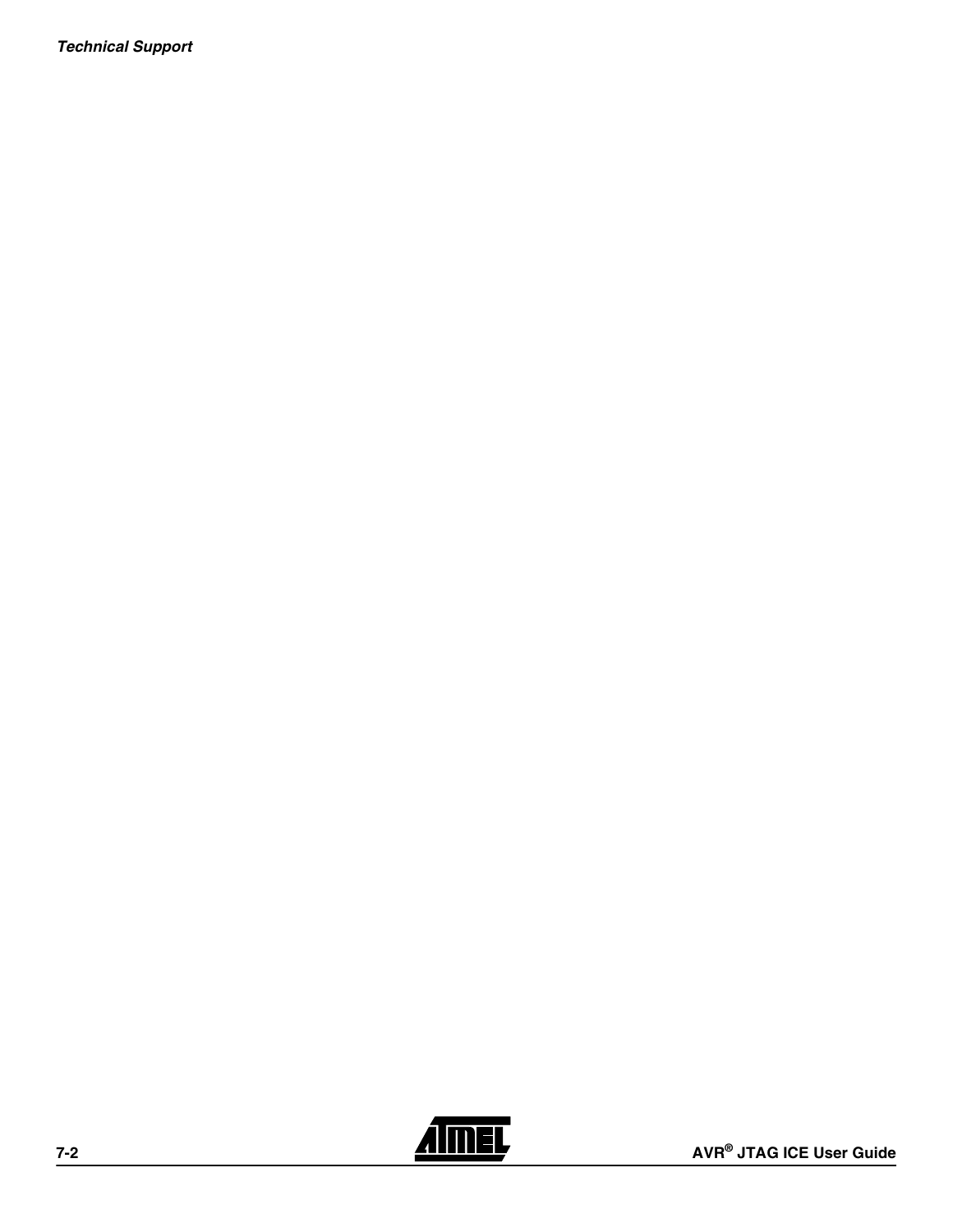

*Corporate Headquarters* 2325 Orchard Parkway San Jose, CA 95131 TEL (408) 441-0311 FAX (408) 487-2600

#### *Europe*

Atmel SarL Route des Arsenaux 41 Casa Postale 80 CH-1705 Fribourg Switzerland TEL (41) 26-426-5555 FAX (41) 26-426-5500

#### *Asia*

Atmel Asia, Ltd. Room 1219 Chinachem Golden Plaza 77 Mody Road Tsimhatsui East Kowloon Hong Kong TEL (852) 2721-9778 FAX (852) 2722-1369

#### *Japan*

Atmel Japan K.K. 9F, Tonetsu Shinkawa Bldg. 1-24-8 Shinkawa Chuo-ku, Tokyo 104-0033 Japan TEL (81) 3-3523-3551 FAX (81) 3-3523-7581

#### Atmel Headquarters **Atmel Product Operations**

*Atmel Colorado Springs* 1150 E. Cheyenne Mtn. Blvd. Colorado Springs, CO 80906 TEL (719) 576-3300 FAX (719) 540-1759

#### *Atmel Grenoble*

Avenue de Rochepleine BP 123 38521 Saint-Egreve Cedex, France TEL (33) 4-7658-3000 FAX (33) 4-7658-3480

#### *Atmel Heilbronn*

Theresienstrasse 2 POB 3535 D-74025 Heilbronn, Germany TEL (49) 71 31 67 25 94 FAX (49) 71 31 67 24 23

#### *Atmel Nantes*

La Chantrerie BP 70602 44306 Nantes Cedex 3, France TEL (33) 0 2 40 18 18 18 FAX (33) 0 2 40 18 19 60

#### *Atmel Rousset*

Zone Industrielle 13106 Rousset Cedex, France TEL (33) 4-4253-6000 FAX (33) 4-4253-6001

#### *Atmel Smart Card ICs*

Scottish Enterprise Technology Park East Kilbride, Scotland G75 0QR TEL (44) 1355-357-000 FAX (44) 1355-242-743

> *e-mail* literature@atmel.com

> *Web Site* http://www.atmel.com

*BBS* 1-(408) 436-4309

#### **© Atmel Corporation 2001.**

Atmel Corporation makes no warranty for the use of its products, other than those expressly contained in the Company's standard warranty which is detailed in Atmel's Terms and Conditions located on the Company's web site. The Company assumes no responsibility for any errors which may appear in this document, reserves the right to change devices or specifications detailed herein at any time without notice, and does not make any commitment to update the information contained herein. No licenses to patents or other intellectual property of Atmel are granted by the Company in connection with the sale of Atmel products, expressly or by implication. Atmel's products are not authorized for use as critical components in life support devices or systems.

Atmel®, AVR®, and AVR Studio® are registered trademarks of Atmel . Windows® and Windows NT® are registered trademarks of Microsoft Corporation. Terms and product names may be trademarks of others.